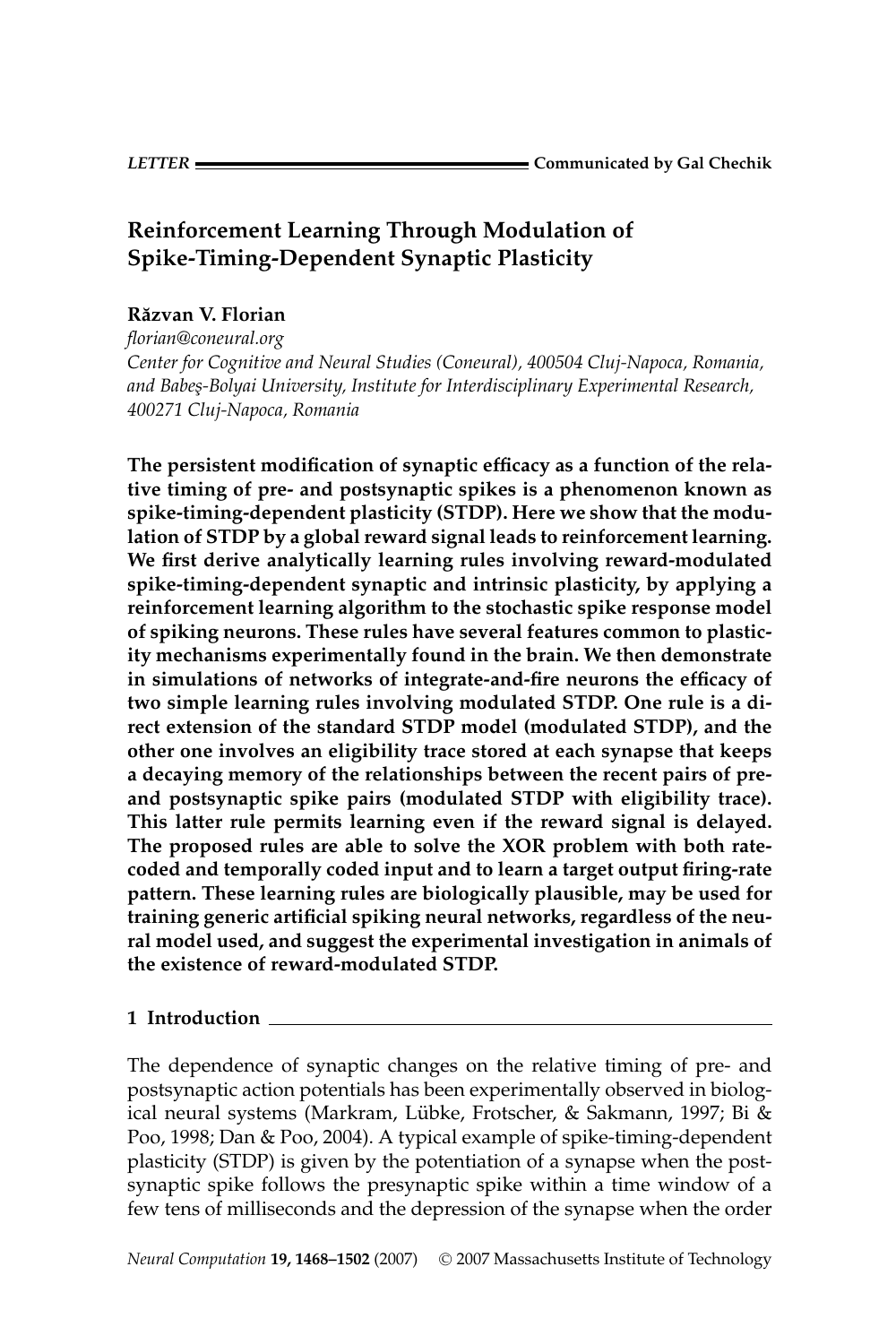of the spikes is reversed. This type of STDP is sometimes called Hebbian because it is consistent with the original postulate of Hebb that predicted the strengthening of a synapse when the presynaptic neuron causes the postsynaptic neuron to fire. It is also antisymmetric, because the sign of synaptic changes varies with the sign of the relative spike timing. Experiments have also found synapses with anti-Hebbian STDP (where the sign of the changes is reversed, in comparison to Hebbian STDP), as well as synapses with symmetric STDP (Dan & Poo, 1992; Bell, Han, Sugawara, & Grant, 1997; Egger, Feldmeyer, & Sakmann, 1999; Roberts & Bell, 2002).

Theoretical studies have mostly focused on the computational properties of Hebbian STDP and have shown its function in neural homeostasis and unsupervised and supervised learning. This mechanism can regulate both the rate and the variability of postsynaptic firing and may induce competition between afferent synapses (Kempter, Gerstner, & van Hemmen, 1999, 2001; Song, Miller, & Abbott, 2000). Hebbian STDP can also lead to unsupervised learning and prediction of sequences (Roberts, 1999; Rao & Sejnowski, 2001). Plasticity rules similar to Hebbian STDP were derived theoretically by optimizing the mutual information between the presynaptic input and the activity of the postsynaptic neuron (Toyoizumi, Pfister, Aihara, & Gerstner, 2005; Bell & Parrara, 2005; Chechik, 2003), minimizing the postsynaptic neuron's variability to a given input (Bohte & Mozer, 2005), optimizing the likelihood of postsynaptic firing at one or several desired firing times (Pfister, Toyoizumi, Barber, & Gerstner, 2006), or self-repairing a classifier network (Hopfield & Brody, 2004). It was also shown that by clamping the postsynaptic neuron to a target signal, Hebbian STDP can lead, under certain conditions, to learning a particular spike pattern (Legenstein, Naeger, & Maass, 2005). Anti-Hebbian STDP is, at first glance, not as interesting as the Hebbian mechanism, as it leads, by itself, to an overall depression of the synapses toward zero efficacy (Abbott & Gerstner, 2005).

Hebbian STDP has a particular sensitivity to causality: if a presynaptic neuron contributes to the firing of the postsynaptic neuron, the plasticity mechanism will strengthen the synapse, and thus the presynaptic neuron will become more effective in causing the postsynaptic neuron to fire. This mechanism can determine a network to associate a stable output to a particular input. But let us imagine that the causal relationships are reinforced only when this leads to something good (e.g., if the agent controlled by the neural network receives a positive reward), while the causal relationships that lead to failure are weakened, to avoid erroneous behavior. The synapse should feature Hebbian STDP when the reward is positive and anti-Hebbian STDP when the reward is negative. In this case, the neural network may learn to associate a particular input not to an arbitrary output, determined, for example, by the initial state of the network, but to a desirable output, as determined by the reward.

Alternatively, we may consider the theoretical result that under certain conditions, Hebbian STDP minimizes the postsynaptic neuron's variability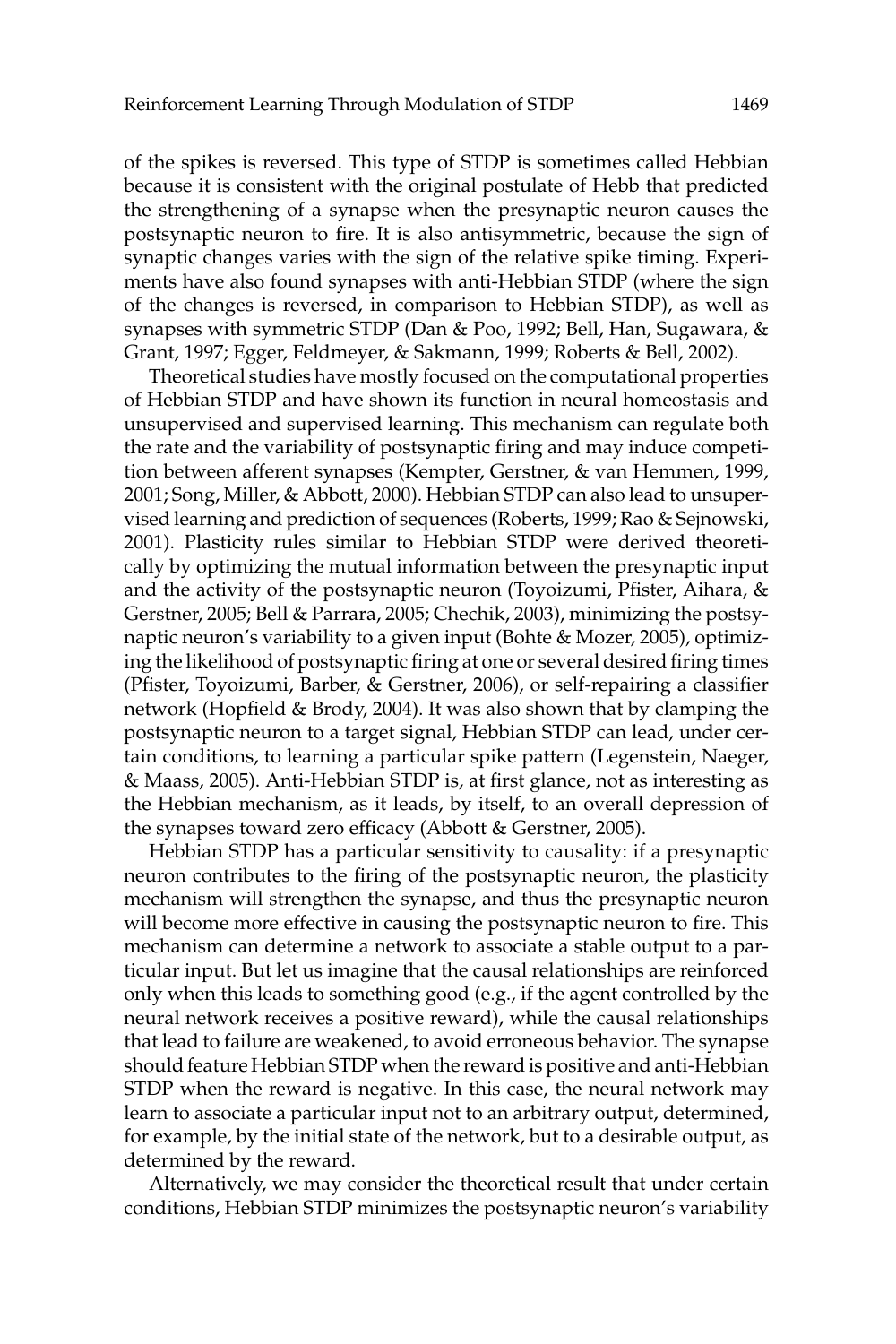to a given presynaptic input (Bohte & Mozer, 2005). An analysis analogous to the one performed in that study can show that anti-Hebbian STDP maximizes variability. This kind of influence of Hebbian/anti-Hebbian STDP on variability has also been observed at a network level in simulations (Daucé, Soula, & Beslon, 2005; Soula, Alwan, & Beslon, 2005). By having Hebbian STDP when the network receives positive reward, the variability of the output is reduced, and the network could exploit the particular configuration that led to positive reward. By having anti-Hebbian STDP when the network receives negative reward, the variability of the network's behavior is increased, and it could thus explore various strategies until it finds one that leads to positive reward.

It is thus tempting to verify whether the modulation of STDP with a reward signal can lead indeed to reinforcement learning. The exploration of this mechanism is the subject of this letter.

This hypothesis is supported by a series of studies on reinforcement learning in nonspiking artificial neural networks, where the learning mechanisms are qualitatively similar to reward-modulated STDP, by strengthening synapses when reward correlates with both presynaptic and postsynaptic activity. These studies have focused on networks composed of binary stochastic elements (Barto, 1985; Barto & Anandan, 1985; Barto & Anderson, 1985; Barto & Jordan, 1987; Mazzoni, Andersen, & Jordan, 1991; Pouget, Deffayet, & Sejnowski, 1995; Williams, 1992; Bartlett & Baxter, 1999b, 2000b) or threshold gates (Alstrøm & Stassinopoulos, 1995; Stassinopoulos & Bak, 1995, 1996). These previous results are promising and inspiring, but they do not investigate biologically plausible rewardmodulated STDP, and they use memoryless neurons and work in discrete time.

Another study showed that reinforcement learning can be obtained by correlating fluctuations in irregular spiking with a reward signal in networks composed of neurons firing Poisson spike trains (Xie & Seung, 2004). The resulting learning rule qualitatively resembles rewardmodulated STDP as well. However, the results of the study highly depend on the Poisson characteristic of the neurons. Also, this learning model presumes that neurons respond instantaneously, by modulating their firing rate, to their input. This partly ignores the memory of the neural membrane potential, an important characteristic of spiking neural models.

Reinforcement learning has also been achieved in spiking neural networks by reinforcement of stochastic synaptic transmission (Seung, 2003). This biologically plausible learning mechanism has several common features with our proposed mechanism, as we will show later, but it is not directly related to STDP. Another existing reinforcement learning algorithm for spiking neural networks requires a particular feedforward network architecture with a fixed number of layers and is not related to STDP as well (Takita, Osana, & Hagiwara, 2001; Takita & Hagiwara, 2002, 2005).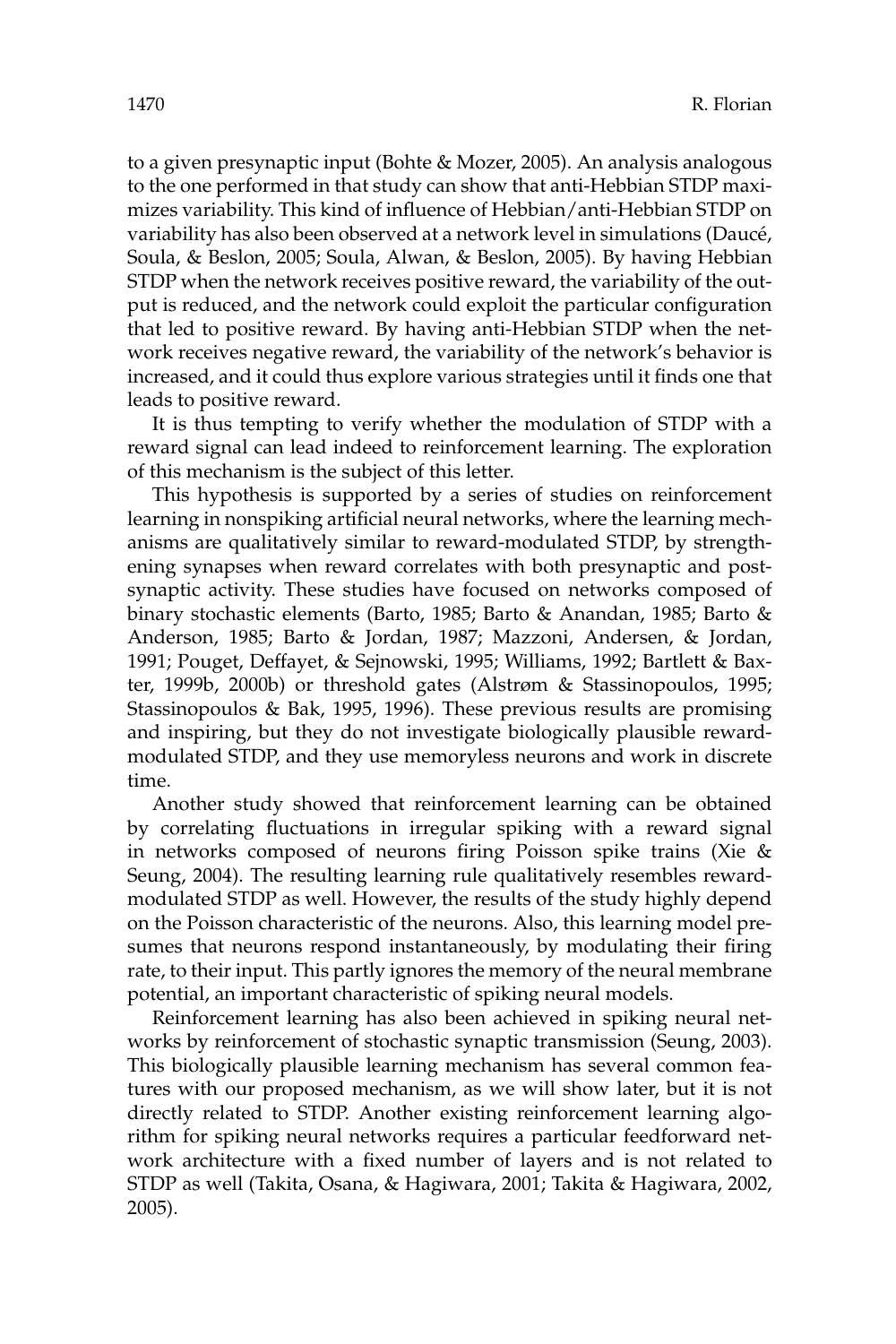Two other previous studies seem to consider STDP as a reinforcement learning mechanism, but in fact they do not. Strösslin and Gerstner (2003) developed a model for spatial learning and navigation based on reinforcement learning, having as inspiration the hypothesis that eligibility traces are implemented using dopamine-modulated STDP. However, the model does not use spiking neurons and represents just the continuous firing rates of the neurons. The learning mechanism resembles modulated STDP qualitatively by strengthening synapses when reward correlates with both presynaptic and postsynaptic activity, as in some other studies already mentioned. Rao and Sejnowski (2001) have shown that a temporal difference (TD) rule used in conjunction with dendritic backpropagating action potentials reproduces Hebbian STDP. TD learning is often associated with reinforcement learning, where it is used to predict the value function (Sutton & Barto, 1998). But in general, TD methods are used for prediction problems and thus implement a form of supervised learning (Sutton, 1998). In Rao and Sejnowski's study (2001), the neuron learns to predict its own membrane potential; hence, it can be interpreted as a form of unsupervised learning since the neuron provides its own teaching signal. In any case, that work does not study STDP as a reinforcement learning mechanism, as there is no external reward signal.

In a previous preliminary study, we have analytically derived learning rules involving modulated STDP for networks of probabilistic integrateand-fire neurons and tested them and some generalizations of them in simulations, in a biologically inspired context (Florian, 2005). We have also previously studied the effects of Hebbian and anti-Hebbian STDP in oscillatory neural networks (Florian & Muresan, 2006). Here we study in more depth reward-modulated STDP and its efficacy for reinforcement learning. We first derive analytically, in section 2, learning rules involving rewardmodulated spike-timing-dependent synaptic and intrinsic plasticity by applying a reinforcement learning algorithm to the stochastic spike response model of spiking neurons and discuss the relationship of these rules with other reinforcement learning algorithms for spiking neural networks. We then introduce, in section 3, two simpler learning rules based on modulated STDP and study them in simulations, in section 4, to test their efficacy for solving some benchmark problems and explore their properties. The results are discussed in section 5.

In the course of our study, we found that two other groups have observed independently, through simulations, the reinforcement learning properties of modulated STDP. Soula, Alwan, and Beslon (2004, 2005) have trained a robot controlled by a spiking neural network to avoid obstacles by applying STDP when the robot moves forward and anti-Hebbian STDP when the robot hits an obstacle. Farries and Fairhall (2005a, 2005b) have studied a two-layer feedforward network where the input units are treated as independent inhomogeneous Poisson processes and output units are single-compartment, conductance-based models. The network learned to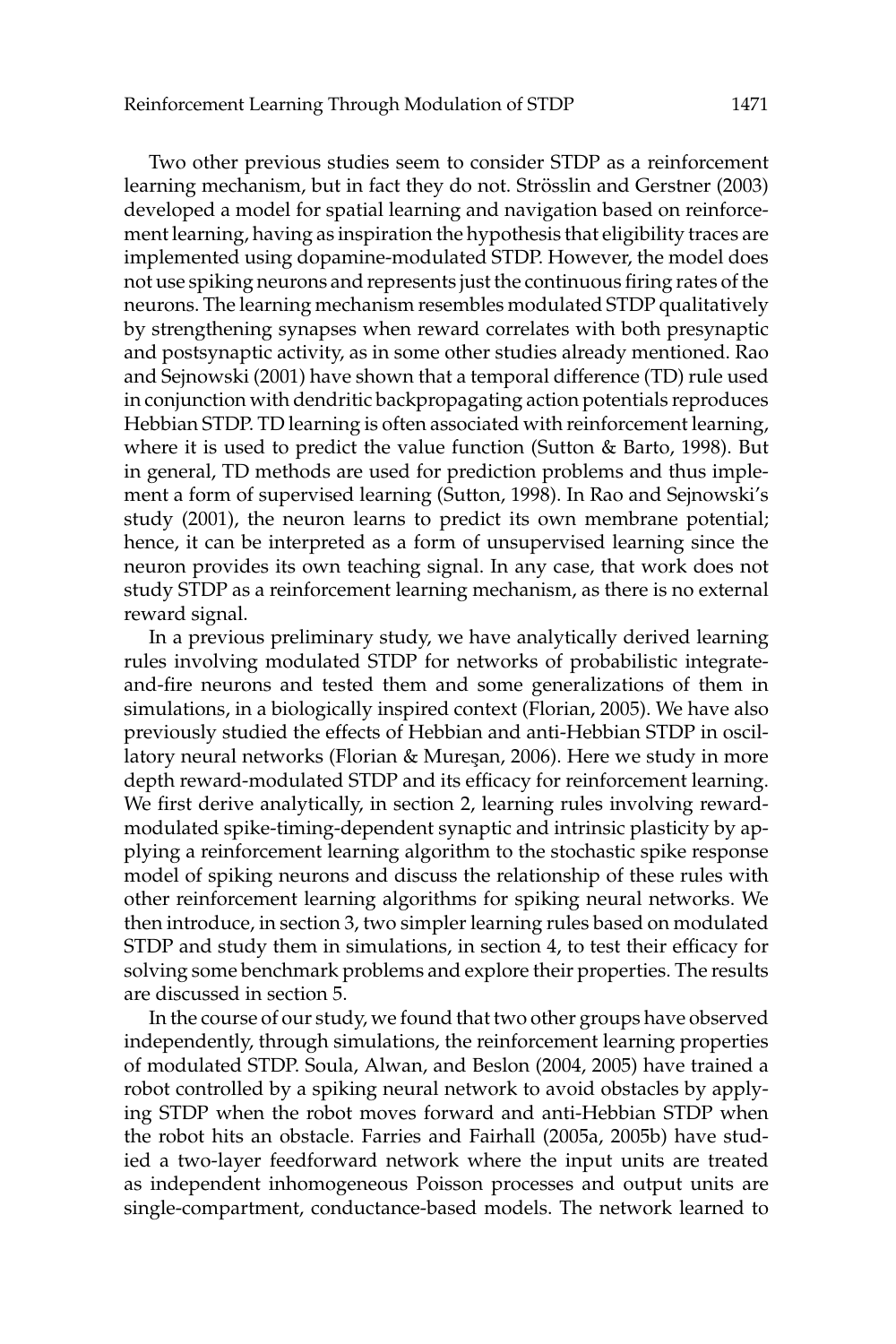have a particular pattern of output activity through modulation of STDP by a scalar evaluation of performance. This latter study has been published in abstract form only, and thus the details of the work are not known. In contrast to these studies, in this letter we also present an analytical justification for introducing reward-modulated STDP as a reinforcement learning mechanism, and we also study a form of modulated STDP that includes an eligibility trace that permits learning even with delayed reward.

# **2 Analytical Derivation of a Reinforcement Learning Algorithm for Spiking Neural Networks**

In order to motivate the introduction of reward-modulated STDP as a reinforcement learning mechanism, we derive analytically a reinforcement learning algorithm for spiking neural networks.

**2.1 Derivation of the Basic Learning Rule.** The algorithm is derived as an application of the OLPOMDP reinforcement learning algorithm (Baxter, Bartlett, & Weaver, 2001; Baxter, Weaver, & Bartlett, 1999), an online variant of the GPOMDP algorithm (Bartlett & Baxter, 1999a; Baxter & Bartlett, 2001). GPOMDP assumes that the interaction of an agent with an environment is a partially observable Markov decision process (POMDP) and that the agent chooses actions according to a probabilistic policy  $\mu$  that depends on a vector **w** of several real parameters. GPOMDP was derived analytically by considering an approximation to the gradient of the long-term average of the external reward received by the agent with respect to the parameters **w**. Results related to the convergence of OLPOMDP to local maxima have been obtained (Bartlett & Baxter, 2000a; Marbach & Tsitsiklis, 1999, 2000).

It was shown that applying the algorithm to a system of interacting agents that seek to maximize the same reward signal  $r(t)$  is equivalent to applying the algorithm independently to each agent *i* (Bartlett & Baxter, 1999b, 2000b). OLPOMDP suggests that the parameters w*ij* (components of the vector  $w_i$  of agent *i*) should evolve according to

$$
w_{ij}(t + \delta t) = w_{ij}(t) + \gamma^0 r(t + \delta t) z_{ij}^0(t + \delta t)
$$
\n(2.1)

$$
z_{ij}^0(t + \delta t) = \beta z_{ij}^0(t) + \zeta_{ij}(t)
$$
\n(2.2)

$$
\zeta_{ij}(t) = \frac{1}{\mu_{f_i(t)}^i} \frac{\partial \mu_{f_i(t)}^i}{\partial w_{ij}},\tag{2.3}
$$

where δ*t* is the duration of a time step (the system evolves in discrete time), the learning rate  $\gamma^0$  is a small, constant parameter,  $z^0$  is an eligibility trace (Sutton & Barto, 1998),  $\zeta$  is a notation for the change of  $z^0$  resulting from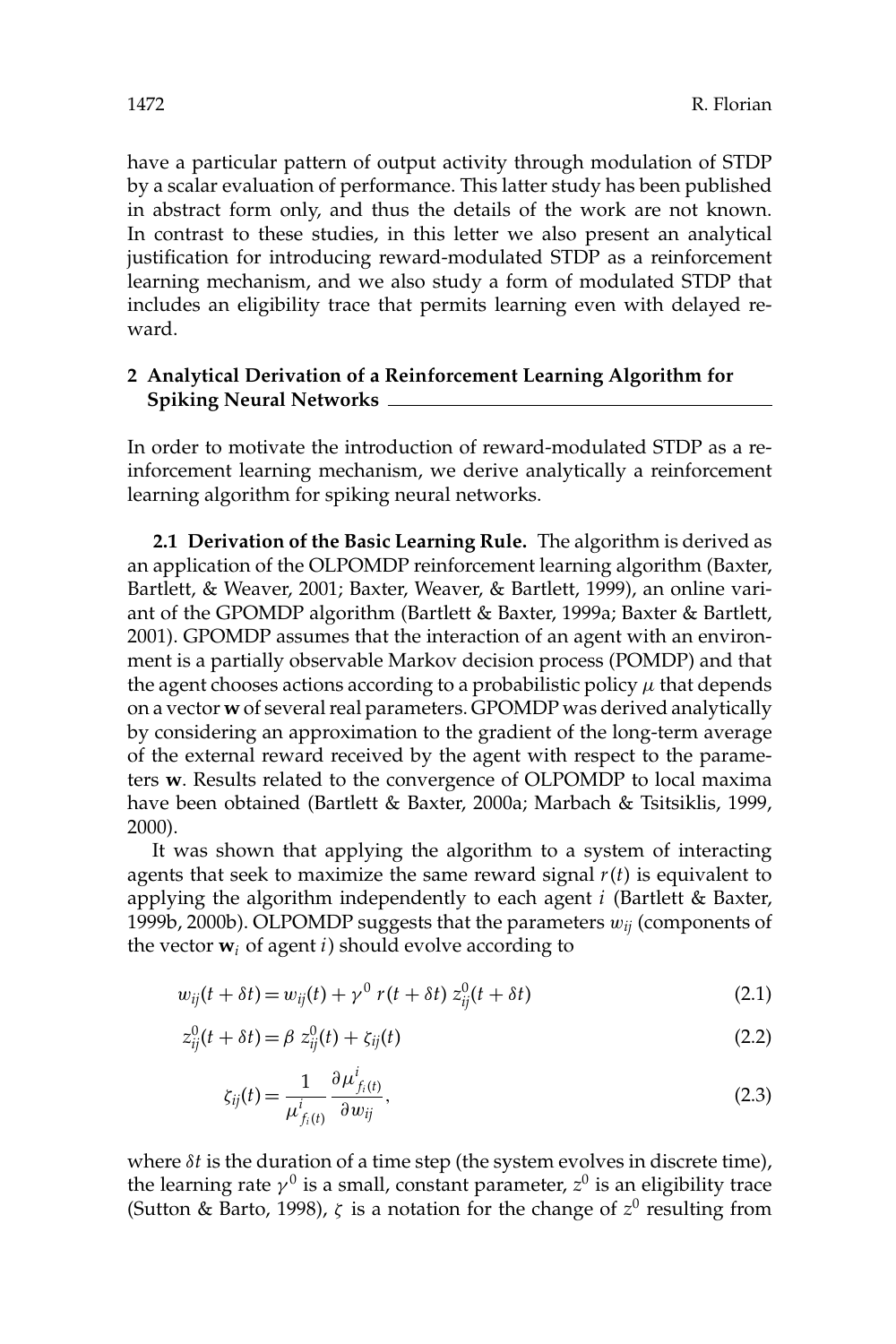the activity in the last time step,  $\mu_{f_i(t)}^i$  is the policy-determined probability that agent *i* chooses action  $f_i(t)$ , and  $f_i(t)$  is the action actually chosen at time *t*. The discount factor  $\beta$  is a parameter that can take values between 0 and 1.

To accommodate future developments, we made the following changes to standard OLPOMDP notation:

$$
\beta = \exp(-\delta t/\tau_z) \tag{2.4}
$$

$$
\gamma^0 = \gamma \ \delta t / \tau_z \tag{2.5}
$$

$$
z_{ij}^0(t) = z_{ij}(t) \ \tau_z,\tag{2.6}
$$

with τ*<sup>z</sup>* being the time constant for the exponential decay of *z*.

We thus have

$$
w_{ij}(t + \delta t) = w_{ij}(t) + \gamma \, \delta t \, r(t + \delta t) \, z_{ij}(t + \delta t) \tag{2.7}
$$

$$
z_{ij}(t + \delta t) = \beta z_{ij}(t) + \zeta_{ij}(t) / \tau_z.
$$
\n(2.8)

The parameters  $\beta$  and  $\gamma^0$  should be chosen such that  $\delta t/(1 - \beta)$  and  $\delta t/\gamma^0$ are large compared to the mixing time  $\tau_m$  of the system (Baxter et al., 2001; Baxter & Bartlett, 2001; Bartlett & Baxter, 2000a, 2000c). With our notation and for  $\delta t \ll \tau_z$ , these conditions are met if  $\tau_z$  is large compared to  $\tau_m$  and if  $0 < \gamma < 1$ . The mixing time can be defined rigorously for a Markov process and can be thought of as the time from the occurrence of an action until the effects of that action have died away.

We apply this algorithm to the case of a neural network. We consider that at each time step *t*, a neuron *i* either fires  $(f_i(t) = 1)$  with probability  $p_i(t)$  or does not fire  $(f_i(t) = 0)$  with probability  $1 - p_i(t)$ . The neurons are connected through plastic synapses with efficacies  $w_{ij}(t)$ , where *i* is the index of the postsynaptic neuron. The efficacies  $w_{ij}$  can be positive or negative (corresponding to excitatory and inhibitory synapses, respectively). The global reward signal *r*(*t*) is broadcast to all synapses.

By considering each neuron *i* as an independent agent and the firing and nonfiring probabilities of the neuron as determining the policy  $\mu^i$  of the corresponding agent ( $\mu_1^i = p_i$ ,  $\mu_0^i = 1 - p_i$ ), we get the following form of ζ*ij*:

$$
\zeta_{ij}(t) = \begin{cases}\n\frac{1}{p_i(t)} \frac{\partial p_i(t)}{\partial w_{ij}}, & \text{if } f_i(t) = 1 \\
-\frac{1}{1 - p_i(t)} \frac{\partial p_i(t)}{\partial w_{ij}}, & \text{if } f_i(t) = 0.\n\end{cases}
$$
\n(2.9)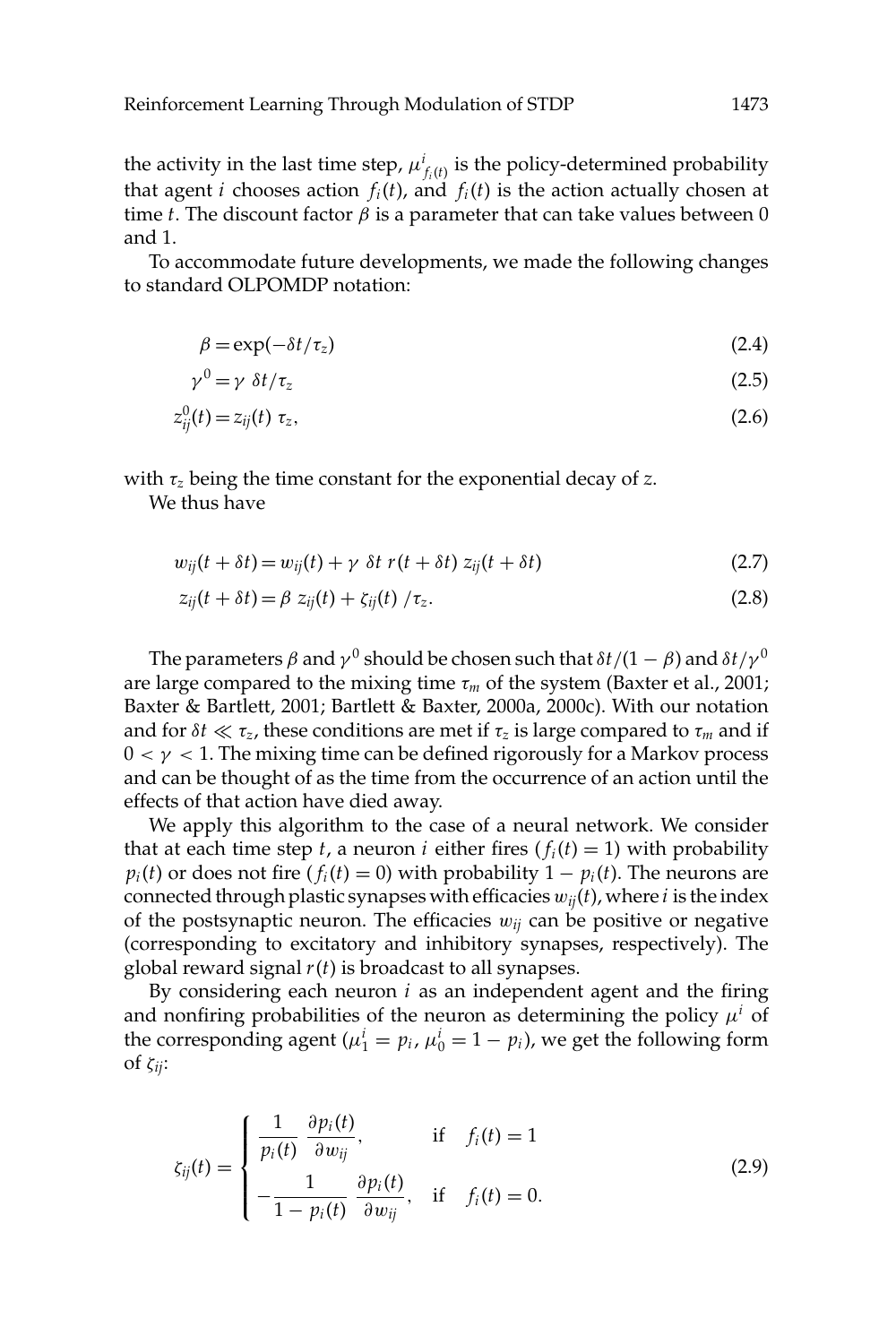Equation 2.9, together with equations 2.7 and 2.8, establishes a plasticity rule that updates the synapses so as to optimize the long-term average of the reward received by the network.

Thus far, we have followed a derivation also performed by Bartlett and Baxter (1999b, 2000b) for networks of memoryless binary stochastic units, although they called them spiking neurons. Unlike these studies, we consider here spiking neurons where the membrane potential keeps a decaying memory of past inputs, as in real neurons. In particular, we consider the spike response model (SRM) for neurons, which reproduces with high accuracy the dynamics of the complex Hodgkin-Huxley neural model while being amenable to analytical treatment (Gerstner, 2001; Gerstner & Kistler, 2002). According to the SRM, each neuron is characterized by its membrane potential *u* that is defined as

$$
u_i(t) = \eta_i(t - \hat{t}_i) + \sum_j w_{ij} \sum_{\mathscr{F}_j^i} \varepsilon_{ij}(t - \hat{t}_i, t - t_j^f), \qquad (2.10)
$$

where  $\hat{t}_i$  is the time of the last spike of neuron *i*,  $\eta_i$  is the refractory response due to this last spike,  $t_j^f$  are the moments of the spikes of presynaptic neuron *j* emitted prior to *t*, and  $w_{ij} \varepsilon_{ij} (t - \hat{t}_i, t - t_j^f)$  is the postsynaptic potential induced in neuron *i* due to an input spike from neuron *j* at time  $t_j^f$ . The first sum runs over all presynaptic neurons, and the last sum runs over all spikes of neuron *j* prior to *t* (represented by the set  $\mathscr{F}_j^t$ ).

We consider that the neuron has a noisy threshold and that it fires stochastically, according to the escape noise model (Gerstner & Kistler, 2002). The neuron fires in the interval *δt* with probability  $p_i(t) = \rho_i(u_i(t) - \theta_i) \delta t$ , where  $\rho_i$  is a probability density, also called firing intensity, and  $\theta_i$  is the firing threshold of the neuron. We note

$$
\frac{\partial \rho_i}{\partial (u_i - \theta_i)} = \rho'_i,\tag{2.11}
$$

and we have

$$
\frac{\partial p_i(t)}{\partial w_{ij}} = \rho'_i(t) \frac{\partial u_i(t)}{\partial w_{ij}} \delta t.
$$
\n(2.12)

From equation 2.10 we get

$$
\frac{\partial u_i(t)}{\partial w_{ij}} = \sum_{\mathcal{F}_j^t} \varepsilon_{ij} \left( t - \hat{t}_i, \ t - t_j^f \right); \tag{2.13}
$$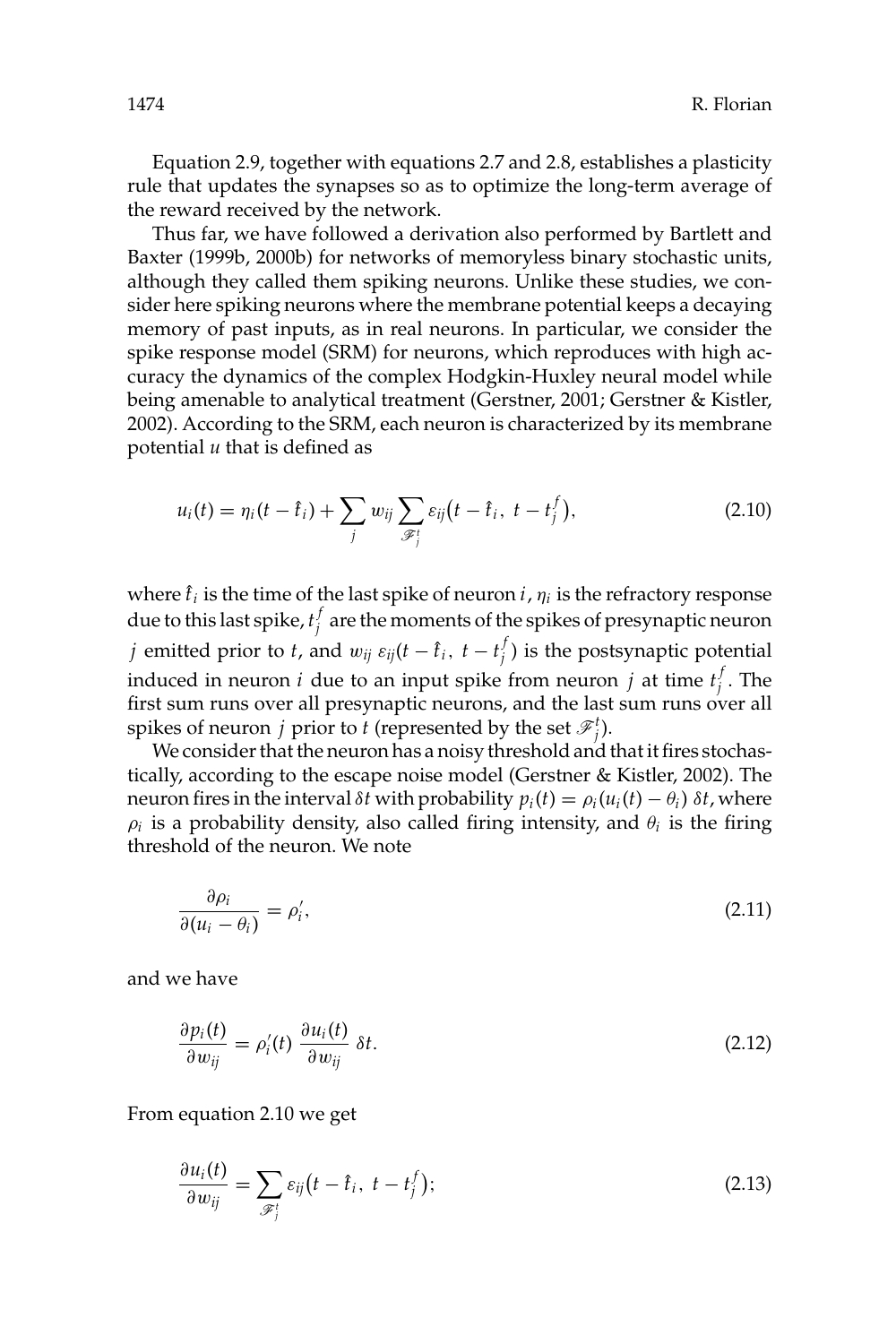hence, equation 2.9 can be rewritten as

$$
\zeta_{ij}(t) = \begin{cases}\n\frac{1}{\rho_i(t)} \rho'_i(t) \sum_{\mathcal{F}_j^t} \varepsilon_{ij}(t - \hat{t}_i, t - t_j^f), & \text{if } f_i(t) = 1 \\
-\frac{\delta t}{1 - \rho_i(t) \delta t} \rho'_i(t) \sum_{\mathcal{F}_j^t} \varepsilon_{ij}(t - \hat{t}_i, t - t_j^f), & \text{if } f_i(t) = 0.\n\end{cases}
$$
\n(2.14)

Together with equations 2.7 and 2.8, this defines the plasticity rule for reinforcement learning.

We consider that  $\delta t \ll \tau_z$ , and we rewrite equation 2.8 as

$$
\tau_z \frac{z_{ij}(t+\delta t)-z_{ij}(t)}{\delta t}=-z_{ij}(t)+\xi_{ij}(t)+\mathscr{O}\left(\frac{\delta t}{\tau_z}\right) z_{ij}(t), \qquad (2.15)
$$

where we noted

$$
\xi_{ij}(t) = \frac{\zeta_{ij}(t)}{\delta t}.
$$
\n(2.16)

By taking the limit  $\delta t \rightarrow 0$  and using equations 2.7, 2.14, 2.15, and 2.16, we finally get the reinforcement learning rule for continuous time:

$$
\frac{\mathrm{d}w_{ij}(t)}{\mathrm{d}t} = \gamma \ r(t) \ z_{ij}(t) \tag{2.17}
$$

$$
\tau_z \frac{\mathrm{d}z_{ij}(t)}{\mathrm{d}t} = -z_{ij}(t) + \xi_{ij}(t) \tag{2.18}
$$

$$
\xi_{ij}(t) = \left(\frac{\Phi_i(t)}{\rho_i(t)} - 1\right) \rho'_i(t) \sum_{\mathscr{F}_j^i} \epsilon_{ij}\left(t - \hat{t}_i, t - t_j^f\right),\tag{2.19}
$$

where  $\Phi_i(t) = \sum_{\mathscr{F}_i} \delta(t - t_i^f)$  represents the spike train of the postsynaptic neuron as a sum of Dirac functions.

We see that when a postsynaptic spike emitted at  $t_i^f$  follows a presynaptic spike emitted at  $t_j^f$  ,  $z$  undergoes a sudden growth at  $t_i^f$  with

$$
\Delta z = \frac{1}{\tau_z} \frac{\rho_i'(t_i^f)}{\rho_i(t_i^f)} \varepsilon_{ij}(t_i^f - \hat{t}_i, t_i^f - t_j^f), \tag{2.20}
$$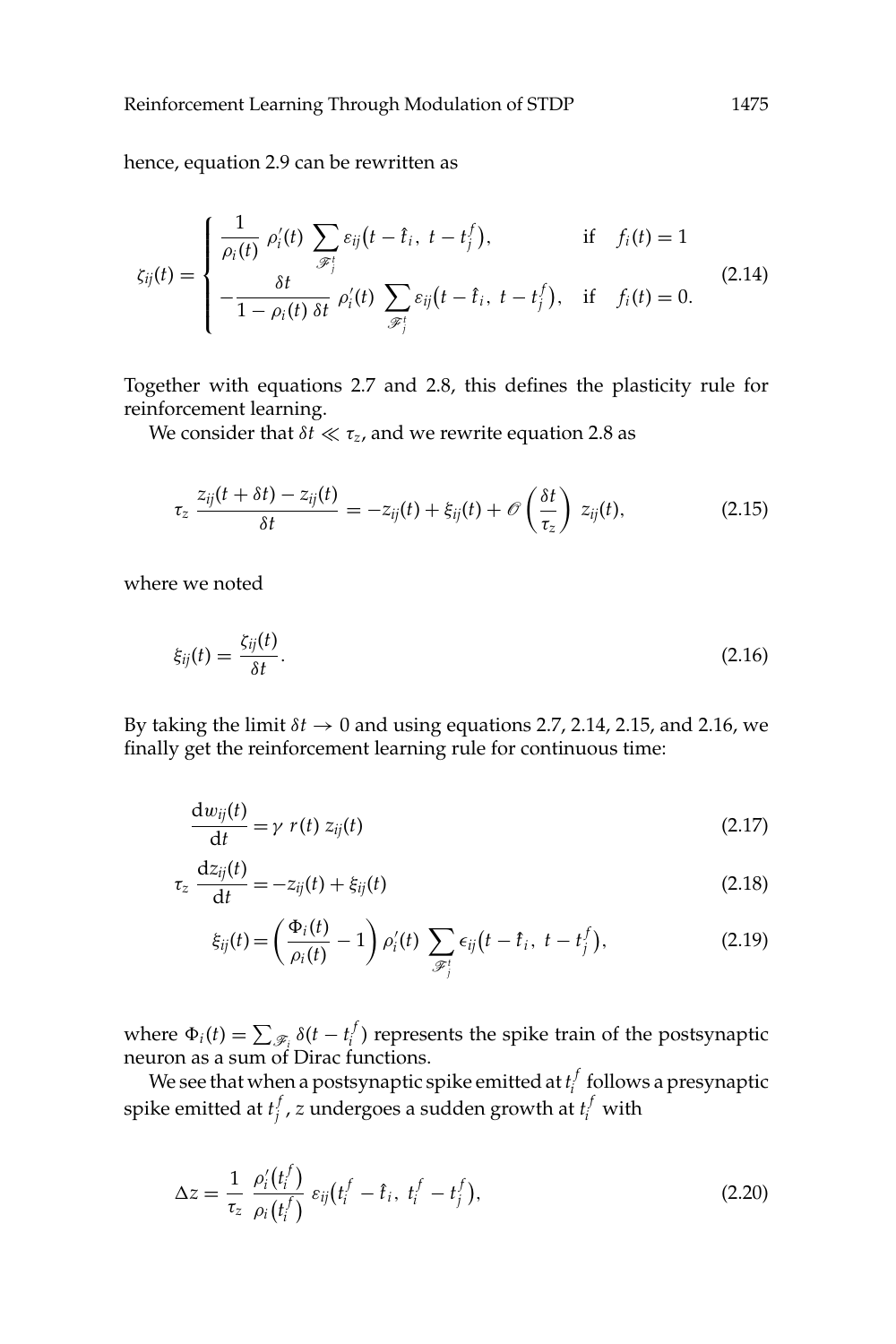which will decay exponentially with a time constant τ*z*. Over the long term, after the complete decay, this event leads to a total synaptic change

$$
\Delta w = \int_{t_i^f}^{\infty} \gamma \ r(t) \ \Delta z \ \exp\left(-\frac{t - t_i^f}{\tau_z}\right) \ \mathrm{d}t. \tag{2.21}
$$

If *r* is constant, this is  $\Delta w = \gamma r \Delta z \tau_z$ . Hence, if *r* is positive, the algorithm suggests that the synapse should undergo a spike-timing-dependent potentiation, as in experimentally observed Hebbian STDP. We always have  $\rho \geq 0$  since it is a probability density and  $\rho' \geq 0$  since the firing probability increases with a higher membrane potential.

The spike-timing dependence of the potentiation depends on  $\varepsilon$  and is approximately exponential, as in experimentally observed STDP, since  $\varepsilon$ models the exponential decay of the postsynaptic potential after a presynaptic spike (for details, see Gerstner & Kistler, 2002). The amplitude of the potentiation is also modulated by  $\rho'_i(t_i^f)/\rho_i(t_i^f)$ , in contrast to standard STDP models, but being consistent with the experimentally observed dependence of synaptic modification not only on relative spike timings, but also on interspike intervals (Froemke & Dan, 2002), on which ρ*<sup>i</sup>* depends indirectly.

Unlike in Hebbian STDP, the depression of *z* suggested by the algorithm (and the ensuing synaptic depression, if *r* is positive) is nonassociative, as each presynaptic spike decreases *z* continuously.

In general, the algorithm suggests that synaptic changes are modulated by the reinforcement signal *r*(*t*). For example, if the reinforcement is negative, a potentiation of *z* due to a postsynaptic spike following presynaptic spikes will lead to a depression of the synaptic efficacy w.

In the case of constant negative reinforcement, the algorithm implies associative spike-timing-dependent depression and nonassociative potentiation of the synaptic efficacy. This type of plasticity has been experimentally discovered in the neural system of the electric fish (Han, Grant, & Bell, 2000).

**2.2 A Neural Model for Bidirectional Associative Plasticity for Reinforcement Learning.** Since typical experimentally observed STDP involves only associative plasticity, it is interesting to investigate in which case a reinforcement learning algorithm based on OLPOMDP would lead to associative changes determined by both pre-after-post and post-after-pre spike pairs. It turns out that this happens when presynaptic neurons homeostatically adapt their firing thresholds to keep the average activity of the postsynaptic neurons constant.

To see this, let us consider that not only  $p_i$ , but also the firing probability  $p_j$  of presynaptic neuron *j* depends on the efficacy  $w_{ij}$  of the synapse. We apply the OLPOMDP reinforcement learning algorithm to an agent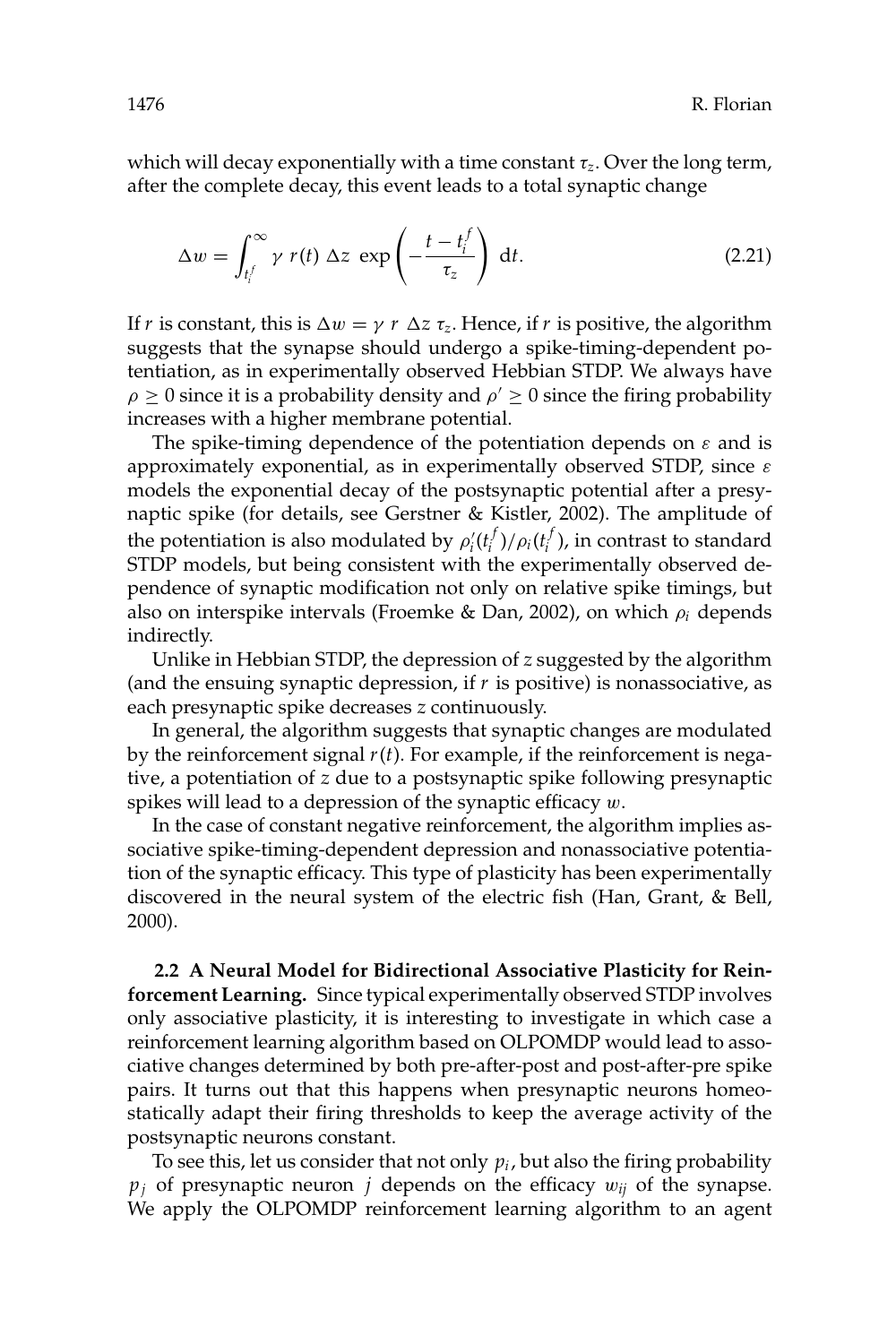formed by neuron *i* and all presynaptic neurons *j* that connect to *i*. As in the previous case, the policy is parameterized by the synaptic efficacies  $w_{ij}$ . However, the policy should now establish the firing probabilities for all presynaptic neurons, as well as for the postsynaptic neuron. Since the firing probabilities depend on only neuronal potentials and thresholds, each neuron decides independently if it fires. Hence, the probability of having a given firing pattern  $f_i$ ,  $\{f_j\}$  factorizes as  $\mu_{f_i, \{f_j\}} = \mu_{f_i}^i \prod_j \mu_{f_j}^j$ , where  $\mu_{f_k}^k$ is the probability of neuron *k* to choose action  $f_k \in \{0, 1\}$ . Only  $\mu_{f_i}^i$  and  $\mu_{f_j}^j$ depend on w*ij*, and thus

$$
\zeta_{ij}(t) = \frac{1}{\mu_{f_i, \{f_j\}}} \frac{\partial \mu_{f_i, \{f_j\}}}{\partial w_{ij}} = \frac{1}{\mu_{f_i}^i \prod_j \mu_{f_j}^j} \frac{\partial \left(\mu_{f_i}^i \prod_j \mu_{f_j}^j\right)}{\partial w_{ij}}
$$

$$
= \frac{1}{\mu_{f_i}^i \mu_{f_j}^j} \frac{\partial \left(\mu_{f_i}^i \mu_{f_j}^j\right)}{\partial w_{ij}}.
$$
(2.22)

The particular form of ζ*ij* depends on the various possibilities for the actions taken by neurons *i* and *j*:

$$
\mu_{f_i}^i \mu_{f_j}^j = \begin{cases}\n(1 - p_i)(1 - p_j), & \text{if } f_i = f_j = 0 \\
p_i (1 - p_j), & \text{if } f_i = 1 \text{ and } f_j = 0. \\
(1 - p_i) p_j, & \text{if } f_i = 0 \text{ and } f_j = 1\n\end{cases}
$$
\n(2.23)

We do not consider the case  $f_i = f_j = 1$  since there is a negligibly small probability of having simultaneous spiking in a very small interval δ*t*. After performing the calculation of ζ*ij* for the various cases and considering that  $\delta t \rightarrow 0$ , by analogy with equation 2.9 and the calculation from the previous section, we get

$$
\xi_{ij}(t) = \left(\frac{\Phi_i(t)}{\rho_i(t)} - 1\right) \frac{\partial \rho_i(t)}{\partial w_{ij}} + \left(\frac{\Phi_j(t)}{\rho_j(t)} - 1\right) \frac{\partial \rho_j(t)}{\partial w_{ij}}.
$$
\n(2.24)

Let us consider that the firing threshold of neuron *j* has the following dependence:

$$
\theta_j(t) = \theta_j \left( \sum_k w_{kj} \sum_{\mathcal{F}_k^t} \chi_j\big(t - t_k^f\big) \right),\tag{2.25}
$$

where  $\theta_i$  is an arbitrary continuous increasing function, the first sum runs over all postsynaptic neurons to which neuron *j* projects, and the second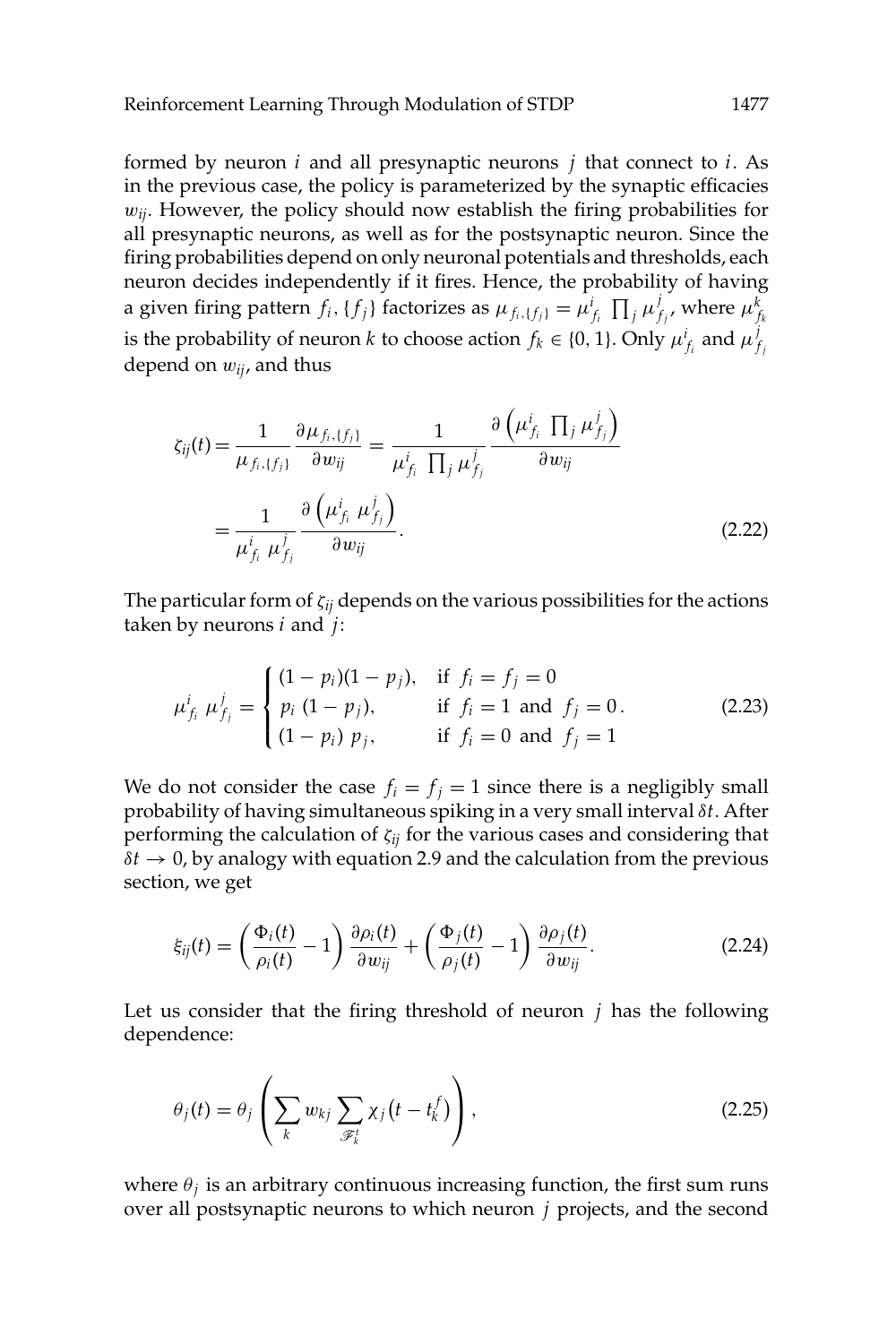sum runs over all spikes prior to *t* of postsynaptic neuron *k*. χ*<sup>j</sup>* is a decaying kernel; for example,  $\chi_j(t - t_k^f) = \exp(-(t - t_k^f)/\tau_{\theta_j})$ , which means that  $\theta_j$ depends on a weighed estimate of the firing rate of postsynaptic neurons, computed using an exponential kernel with time constant  $\tau_{\theta i}$ .

The proposed dependence of presynaptic firing thresholds means that when the activity of postsynaptic neurons is high, neuron *j* increases its firing threshold in order to contribute less to their firing and decrease their activity. The activity of each neuron *k* is weighed with the synaptic efficacy  $w_{kj}$ , since an increase in the firing threshold and a subsequent decrease of the activity of neuron *j* will have a bigger effect on postsynaptic neurons to which synaptic connections are strong. This is biologically plausible, since there are many neural mechanisms that ensure homeostasis (Turrigiano & Nelson, 2004) and plasticity of intrinsic excitability (Daoudal & Debanne, 2003; Zhang & Linden, 2003), including mechanisms that regulate the excitability of presynaptic neurons as a function of postsynaptic activity (Nick & Ribera, 2000; Ganguly, Kiss, & Poo, 2000; Li, Lu, Wu, Duan, & Poo, 2004).

The firing intensity of neuron *j* is  $\rho_i(t) = \rho_i(u_i(t) - \theta_i(t))$ . We have

$$
\frac{\partial \rho_j(t)}{\partial w_{ij}} = -\rho'_j(t) \frac{\partial \theta_j(t)}{\partial w_{ij}} = -\rho'_j(t) \theta'_j(t) \sum_{\mathcal{F}_i^t} \chi_j\big(t - t_i^f\big). \tag{2.26}
$$

We finally have

$$
\xi_{ij}(t) = \left(\frac{\Phi_i(t)}{\rho_i(t)} - 1\right) \rho'_i(t) \sum_{\mathscr{F}_j^t} \varepsilon_{ij}\left(t - \hat{t}_i, t - t_j^f\right) + \left(-\frac{\Phi_j(t)}{\rho_j(t)} + 1\right) \rho'_j(t) \theta'_j(t) \sum_{\mathscr{F}_i^t} \chi_j\left(t - t_i^f\right),
$$
\n(2.27)

which together with equations 2.17 and 2.18 define the plasticity rule in this case.

We have the same associative spike-timing-dependent potentiation of *z* as in the previous case, but now we also have an associative spike-timingdependent depression of *z*. The depression corresponding to a presynaptic spike at  $t_j^f$  following a postsynaptic spike at  $t_i^f$  is

$$
\Delta z = -\frac{1}{\tau_z} \frac{\rho'_j(t_j^f)}{\rho_j(t_j^f)} \theta'_j(t_j^f) \chi_j(t_j^f - t_i^f), \qquad (2.28)
$$

and the dependence on the relative spike timing is given by  $\chi_i$ . The variation of *z* is negative because  $\rho'_j$  and  $\theta'_j$  are positive since they are derivatives of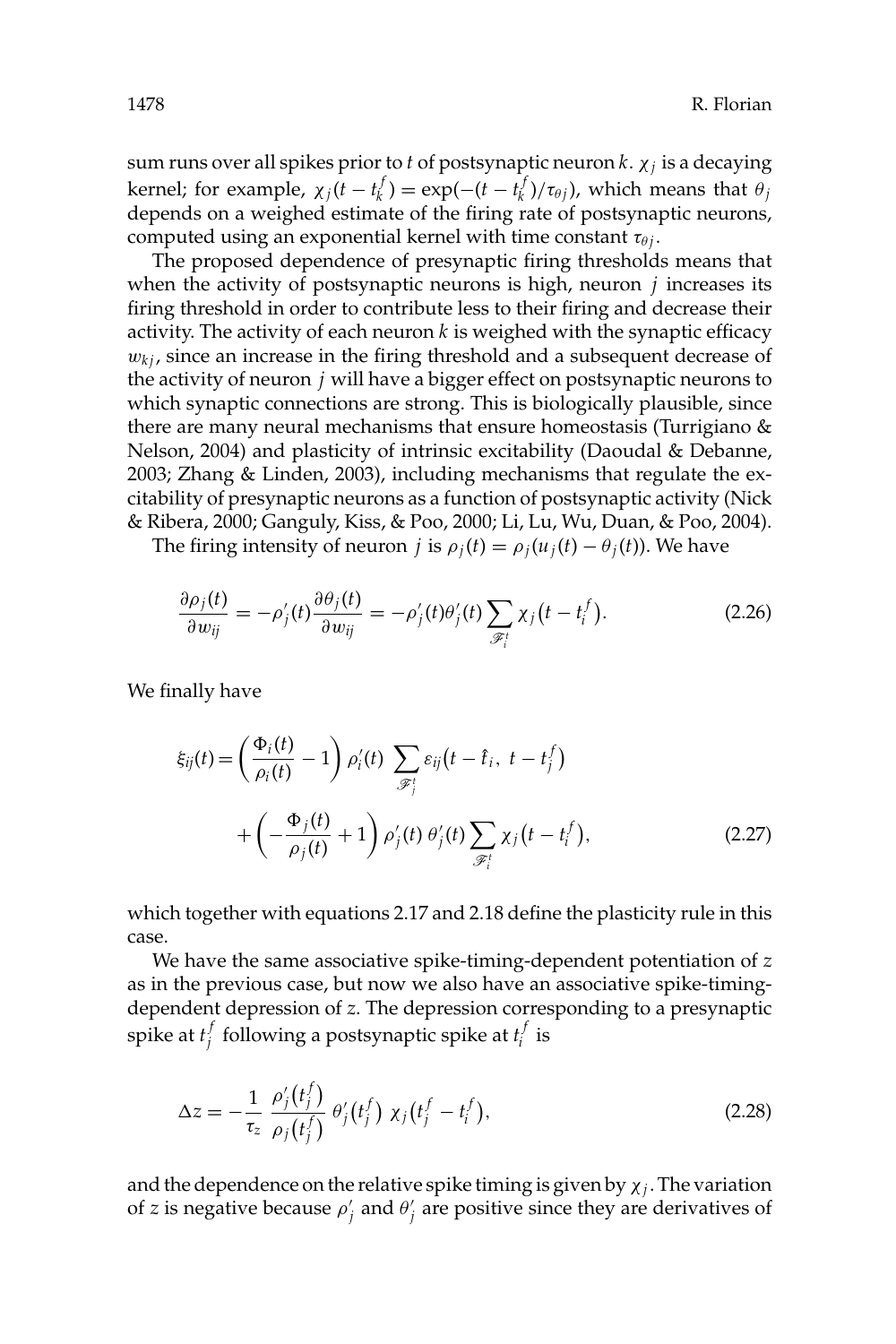increasing functions,  $\rho_i$  is positive since it is a probability density, and  $\chi_i$  is positive by definition.

We have thus shown that a bidirectional associative spike-timingdependent plasticity mechanism can result from a reinforcement learning algorithm applied to a spiking neural model with homeostatic control of the average postsynaptic activity. As previously, the synaptic changes are modulated by the global reinforcement signal *r*(*t*).

As in the previous case, we also have nonassociative changes of *z*: each presynaptic spike depresses *z* continuously, while each postsynaptic spike potentiates *z* continuously. However, depending on the parameters, the nonassociative changes may be much smaller than the spike-timingdependent ones. For example, the magnitude of nonassociative depression induced by presynaptic spikes is modulated with the derivative (with respect to the difference between the membrane potential and the firing threshold) of the postsynaptic firing intensity,  $\rho'_i$ . This usually has a nonnegligible value when the membrane potential is high (see the forms of the  $\rho$  function from Gerstner & Kistler, 2002; Bohte, 2004), and thus a postsynaptic spike is probable to follow. When this happens, *z* is potentiated and the effect of the depression may be overcome.

**2.3 Reinforcement Learning and Spike-Timing-Dependent Intrinsic Plasticity.** In this section, we consider that the firing threshold  $\theta_i$  of the postsynaptic neuron is also an adaptable parameter that contributes to learning, like the w*ij* parameters. There is ample evidence that this is the case in the brain (Daoudal & Debanne, 2003; Zhang & Linden, 2003). The firing threshold will change according to

$$
\frac{\mathrm{d}\theta_i(t)}{\mathrm{d}t} = \gamma_\theta \; r(t) \; z_{i\theta}(t) \tag{2.29}
$$

$$
\tau_{z\theta} \frac{\mathrm{d}z_{i\theta}(t)}{\mathrm{d}t} = -z_{i\theta}(t) + \xi_{i\theta}(t) \tag{2.30}
$$

$$
\xi_{i\theta}(t) = \lim_{\delta t \to 0} \begin{cases} \frac{1}{\delta t} \frac{1}{p_i(t)} \frac{\partial p_i(t)}{\partial \theta_i}, & \text{if } f_i(t) = 1\\ -\frac{1}{\delta t} \frac{1}{1 - p_i(t)} \frac{\partial p_i(t)}{\partial \theta_i}, & \text{if } f_i(t) = 0, \end{cases}
$$
(2.31)

by analogy with equations 2.17, 2.18, 2.9 and 2.19. Since  $\partial p_i(t)/\partial \theta_i =$  $-\rho_i'(t)$  *δt*, we have

$$
\xi_{i\theta}(t) = \left(-\frac{\Phi_i(t)}{\rho_i(t)} + 1\right)\rho'_i(t). \tag{2.32}
$$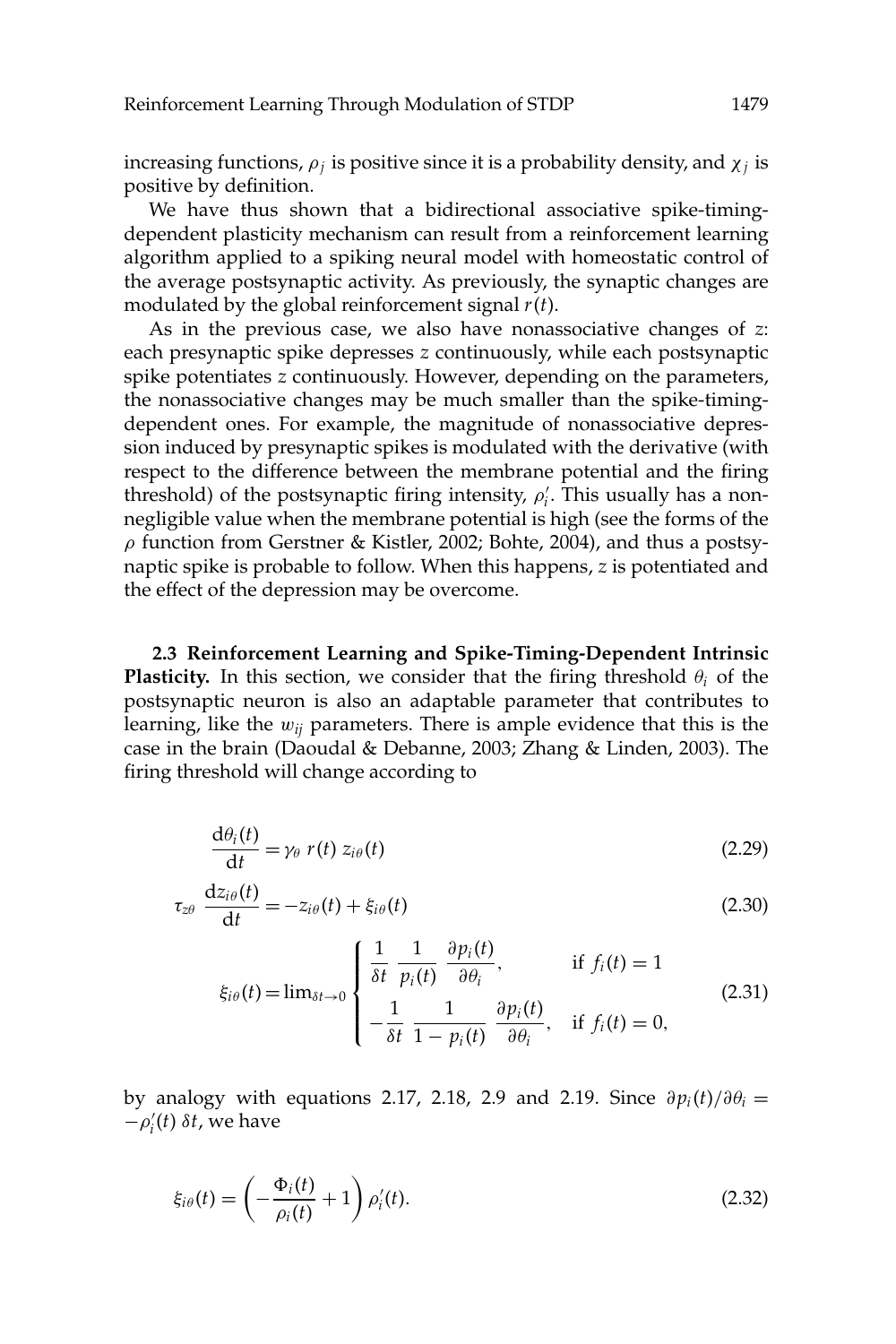Hence, for positive reward, spikes emitted by a neuron lead to a decrease of the firing threshold of the neuron (an increase of excitability). This is consistent with experimental results that showed that neural excitability increases after bursts (Aizenman & Linden, 2000; Cudmore & Turrigiano, 2004; Daoudal & Debanne, 2003). Between spikes, the firing threshold increases continuously (but very slowly when the firing intensity, and thus also its derivative with respect to the difference between the membrane potential and the firing threshold, is low).

This reinforcement learning algorithm using spike-timing-dependent intrinsic plasticity is complementary with the two other algorithms previously described and can work simultaneously with any of them.

**2.4 Relationship to Other Reinforcement Learning Algorithms for Spiking Neural Networks.** It can be shown that the algorithms proposed here share a common analytical background with the other two existing reinforcement learning algorithms for generic spiking neural networks (Seung, 2003; Xie & Seung, 2004).

Seung (2003) applies OLPOMDP by considering that the agent is a synapse instead of a neuron, as we did. The action of the agent is the release of a neurotransmitter vesicle, instead of the spiking of the neuron, and the parameter that is optimized is one that controls the release of the vesicle instead of the synaptic connections to the neuron. The result is a learning algorithm that is biologically plausible but for which there exists no experimental evidence yet.

Xie and Seung (2004) do not model in detail the integrative characteristics of the neural membrane potential and consider that neurons respond instantaneously to inputs by changing the firing rate of their Poisson spike train. Their study derives an episodic algorithm that is similar to GPOMDP and extends it to an online algorithm similar to OLPOMDP without any justification. The equations determining online learning—equations 16 and 17 in Xie and Seung (2004)—are identical, after adapting notation, to our ones here: equations 2.17, 2.18 and 2.19. By reinterpreting the current-discharge function  $f$  in Xie and Seung (2004) as the firing intensity  $\rho$  and the synaptic current  $h_{ij}$  as the postsynaptic kernel  $\epsilon_{ij}$ , we can see that the algorithm of Xie and Seung is mathematically equivalent to the algorithm derived, more accurately, here. However, our different interpretation and implementation of the mathematical framework permit making better connections to experimentally observed STDP and also a straightforward generalization and application to neural models commonly used in simulations, which the Xie and Seung algorithm does not permit because of the dependence on the memoryless Poisson neural model.

The common analytical background of all these algorithms suggests that their learning performance should be similar.

Pfister et al. (2006) developed a theory of supervised learning for spiking neurons that leads to STDP and can be reinterpreted in the context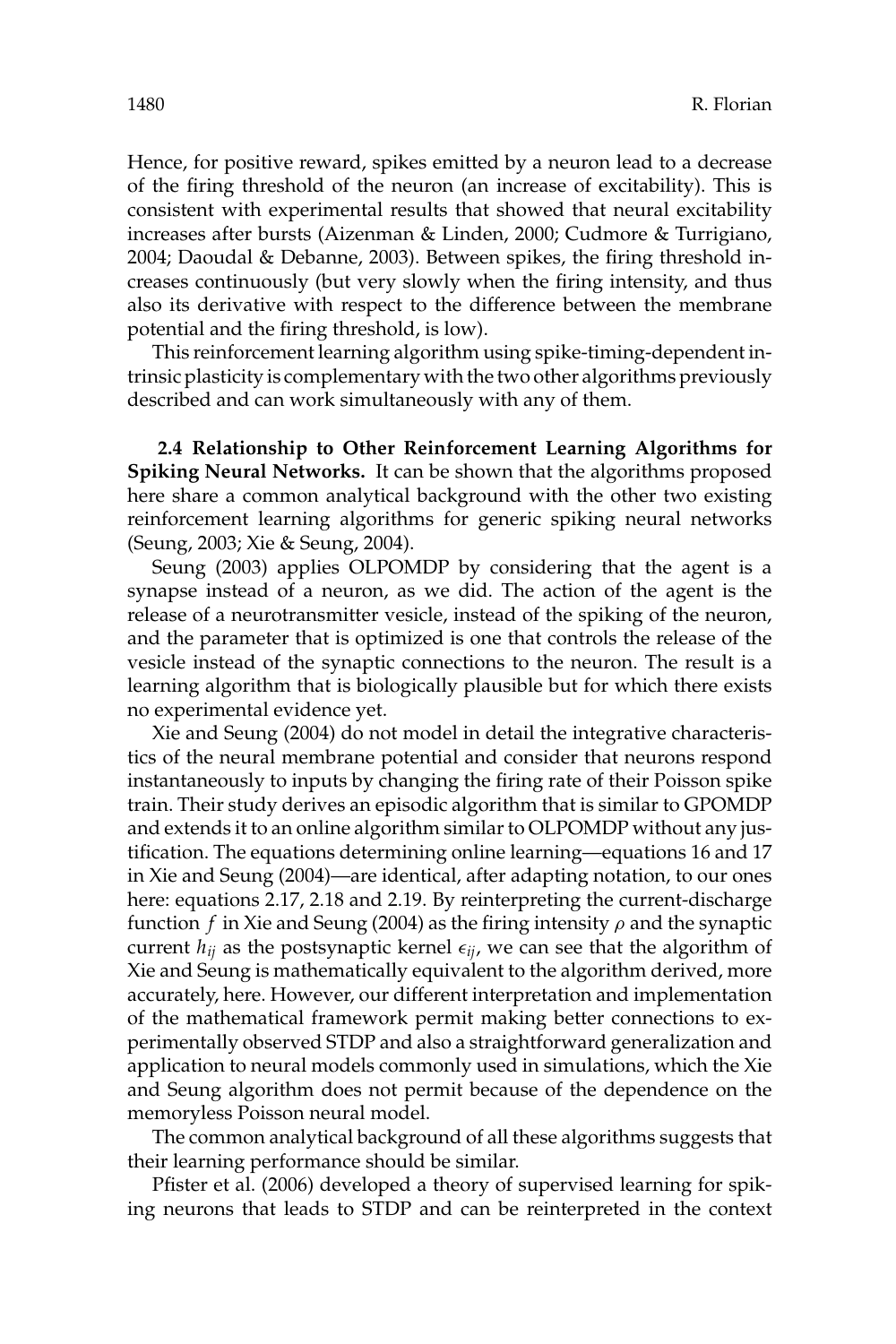of reinforcement learning. They studied in detail only particular episodic learning scenarios, not the general online case approached in our letter. However, the analytical background is again the same one, since in their work, synaptic changes depend on a quantity (equation 7 in their article) that is the integral over the learning episode of our ξ*ij*(*t*), equation 2.19. It is thus not surprising that some of their results are similar to ours: they find a negative offset of the STDP function that corresponds to the nonassociative depression suggested by our algorithm for positive reward, and they derive associative spike-timing-dependent depression as the consequence of a homeostatic mechanism, as we did in a different framework.

# **3 Modulation of STDP by Reward**

The derivations in the previous sections show that reinforcement learning algorithms that involve reward-modulated STDP can be justified analytically. We have also previously tested in simulation, in a biologically inspired experiment, one of the derived algorithms, to demonstrate practically its efficacy (Florian, 2005). However, these algorithms involve both associative spike-timing-dependent synaptic changes and nonassociative ones, unlike standard STDP (Bi & Poo 1998; Song et al., 2000), but in agreement with certain forms of STDP observed experimentally (Han et al., 2000). Moreover, the particular dynamics of the synapses depends on the form of the firing intensity  $\rho$ , which is a function for which there exists no experimentally justified model. For these reasons, we chose to study in simulations some simplified forms of the algorithms derived analytically, that extend the standard STDP model in a straightforward way. The learning rules that we propose can be applied to any type of spiking neural model; their applicability is not restricted to probabilistic models or to the SRM that we previously used in the analytical derivation.

The proposed rules are just inspired by the analytically derived and experimentally observed ones, and do not follow directly from them. In what follows, we drop the dependence of plasticity on the firing intensity (which means that the learning mechanism can also be applied to deterministic neural models commonly used in simulations), we consider that both potentiation and depression of *z* are associative and spike timing dependent (without considering the homeostatic mechanism introduced in section 2.2), we use an exponential dependence of plasticity on the relative spike timings, and we consider that the effect of different spike pairs is additive, as in previous studies (Song et al., 2000; Abbott & Nelson, 2000). The resulting learning rule is determined by equations 2.17 and 2.18, which we repeat below for convenience, and an equation for the dynamics of  $\xi$  that takes into account these simplifications:

$$
\frac{\mathrm{d}w_{ij}(t)}{\mathrm{d}t} = \gamma \ r(t) \ z_{ij}(t) \tag{3.1}
$$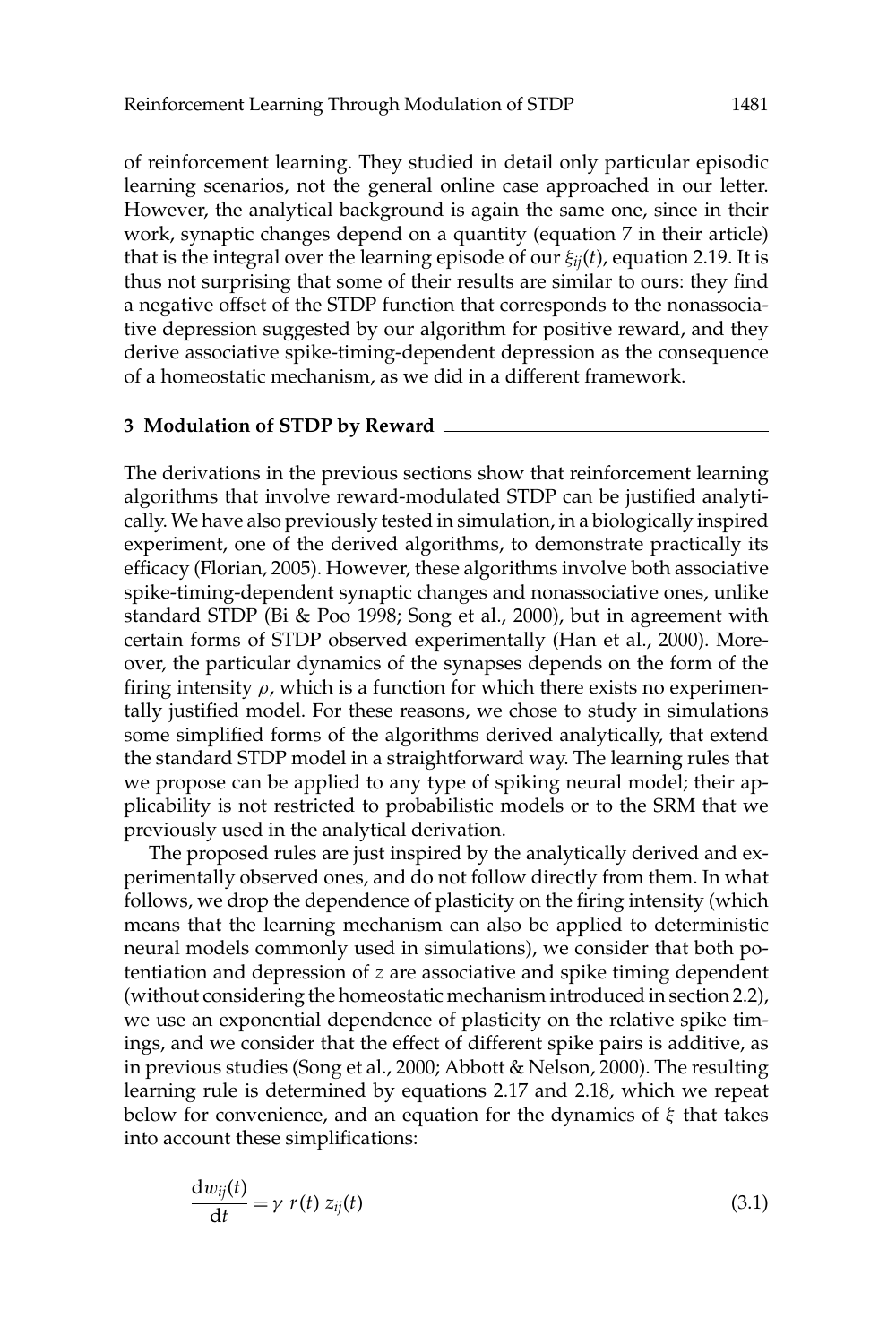1482 R. Florian

$$
\tau_z \frac{dz_{ij}(t)}{dt} = -z_{ij}(t) + \xi_{ij}(t)
$$
\n
$$
\xi_{ij}(t) = \Phi_i(t) A_+ \sum_{\mathcal{F}_j^t} \exp\left(-\frac{t - t_j^f}{\tau_+}\right)
$$
\n
$$
+ \Phi_j(t) A_- \sum_{\mathcal{F}_i^t} \exp\left(-\frac{t - t_i^f}{\tau_-}\right),
$$
\n(3.3)

where  $\tau_{\pm}$  and  $A_{\pm}$  are constant parameters. The time constants  $\tau_{\pm}$  determine the ranges of interspike intervals over which synaptic changes occur. According to the standard antisymmetric STDP model, *A*<sup>+</sup> is positive and *A*<sup>−</sup> is negative. We call the learning rule determined by the above equations modulated STDP with eligibility trace (MSTDPET).

The learning rule can be simplified further by dropping the eligibility trace. In this case, we have a simple modulation by the reward  $r(t)$  of standard STDP:

$$
\frac{\mathrm{d}w_{ij}(t)}{\mathrm{d}t} = \gamma \; r(t) \; \xi_{ij}(t), \tag{3.4}
$$

where  $\xi_{ii}(t)$  is given by equation 3.3. We call this learning rule modulated STDP (MSTDP). We remind that with our notation, the standard STDP model is given by

$$
\frac{\mathrm{d}w_{ij}(t)}{\mathrm{d}t} = \gamma \ \xi_{ij}(t). \tag{3.5}
$$

For all these learning rules, it is useful to introduce a variable  $P_{ij}^+$  that tracks the influence of presynaptic spikes and a variable *P*<sup>−</sup> *ij* that tracks the influence of postsynaptic spikes, instead of keeping in memory, in computer simulations, all past spikes and summing repeatedly their effects (Song et al., 2000). These variables may have biochemical counterparts in biological neurons. The dynamics of  $\xi$  and  $P^{\pm}$  is then given by

$$
\xi_{ij}(t) = P_{ij}^+ \Phi_i(t) + P_{ij}^- \Phi_j(t)
$$
\n(3.6)

$$
dP_{ij}^{+}/dt = -P_{ij}^{+}/\tau_{+} + A_{+} \Phi_{j}(t)
$$
\n(3.7)

$$
dP_{ij}^-/dt = -P_{ij}^-/\tau_- + A_-\Phi_i(t). \tag{3.8}
$$

If  $\tau_{\pm}$  and  $A_{\pm}$  are identical for all synapses, as it is the case in our simulations, then  $P_{ij}^+$  does not depend on *i*, and  $P_{ij}^-$  does not depend on *j*, but we will keep the two indices for clarity.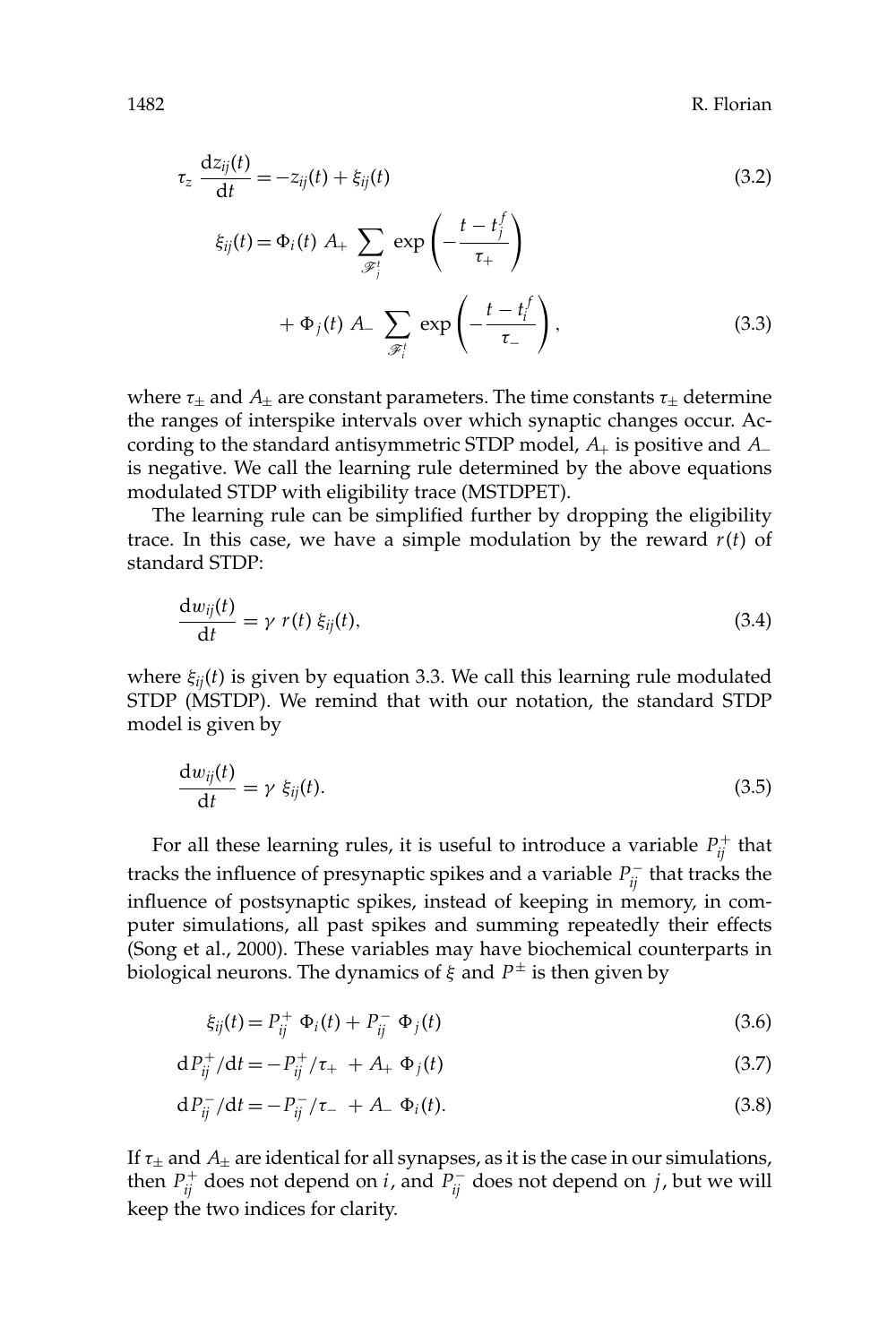If we simulate the network in discrete time with a time step δ*t*, the dynamics of the synapses is defined, for MSTDPET, by equations 2.7 and 2.8, or, for MSTDP, by

$$
w_{ij}(t + \delta t) = w_{ij}(t) + \gamma r(t + \delta t) \zeta_{ij}(t), \qquad (3.9)
$$

and by

$$
\zeta_{ij}(t) = P_{ij}^{+}(t) f_i(t) + P_{ij}^{-}(t) f_j(t)
$$
\n(3.10)

$$
P_{ij}^{+}(t) = P_{ij}^{+}(t - \delta t) \exp(-\delta t/\tau_{+}) + A_{+} f_{j}(t)
$$
\n(3.11)

$$
P_{ij}^{-}(t) = P_{ij}^{-}(t - \delta t) \exp(-\delta t/\tau_{-}) + A_{-} f_{i}(t), \qquad (3.12)
$$

where  $f_i(t)$  is 1 if neuron *i* has fired at time step *t* or 0 otherwise. The dynamics of the various variables is illustrated in Figure 1.

As for the standard STDP model, we also apply bounds to the synapses, additionally to the dynamics specified by the learning rules.

#### **4 Simulations**

**4.1 Methods.** In the following simulations, we used networks composed of integrate-and-fire neurons with resting potential  $u_r = -70$  mV, firing threshold  $\theta = -54$  mV, reset potential equal to the resting potential, and decay time constant  $\tau = 20$  ms (parameters from Gütig, Aharonov, Rotter, & Sompolinsky, 2003, and similar to those in Song et al., 2000). The network's dynamics was simulated in discrete time with a time step  $\delta t = 1$  ms. The synaptic weights w*ij* represented the total increase of the postsynaptic membrane potential caused by a single presynaptic spike; this increase was considered to take place during the time step following the spike. Thus, the dynamics of the neurons' membrane potential was given by

$$
u_i(t) = u_r + [u_i(t - \delta t) - u_r] \exp(-\delta t/\tau) + \sum_j w_{ij} f_j(t - \delta t). \tag{4.1}
$$

If the membrane potential surpassed the firing threshold  $\theta$ , it was reset to  $u_r$ . Axons propagated spikes with no delays. More biologically plausible simulations of reward-modulated STDP were presented elsewhere (Florian, 2005); here, we aim to present the effects of the proposed learning rules using minimalist setups. We used  $\tau_{+} = \tau_{-} = 20$  ms; the value of  $\gamma$  varied from experiment to experiment. Except where specified, we used  $\tau_z = 25$  ms,  $A_+ = 1$ , and  $A_- = -1$ .

**4.2 Solving the XOR Problem: Rate-Coded Input.** We first show the efficacy of the proposed rules for learning XOR computation. Although this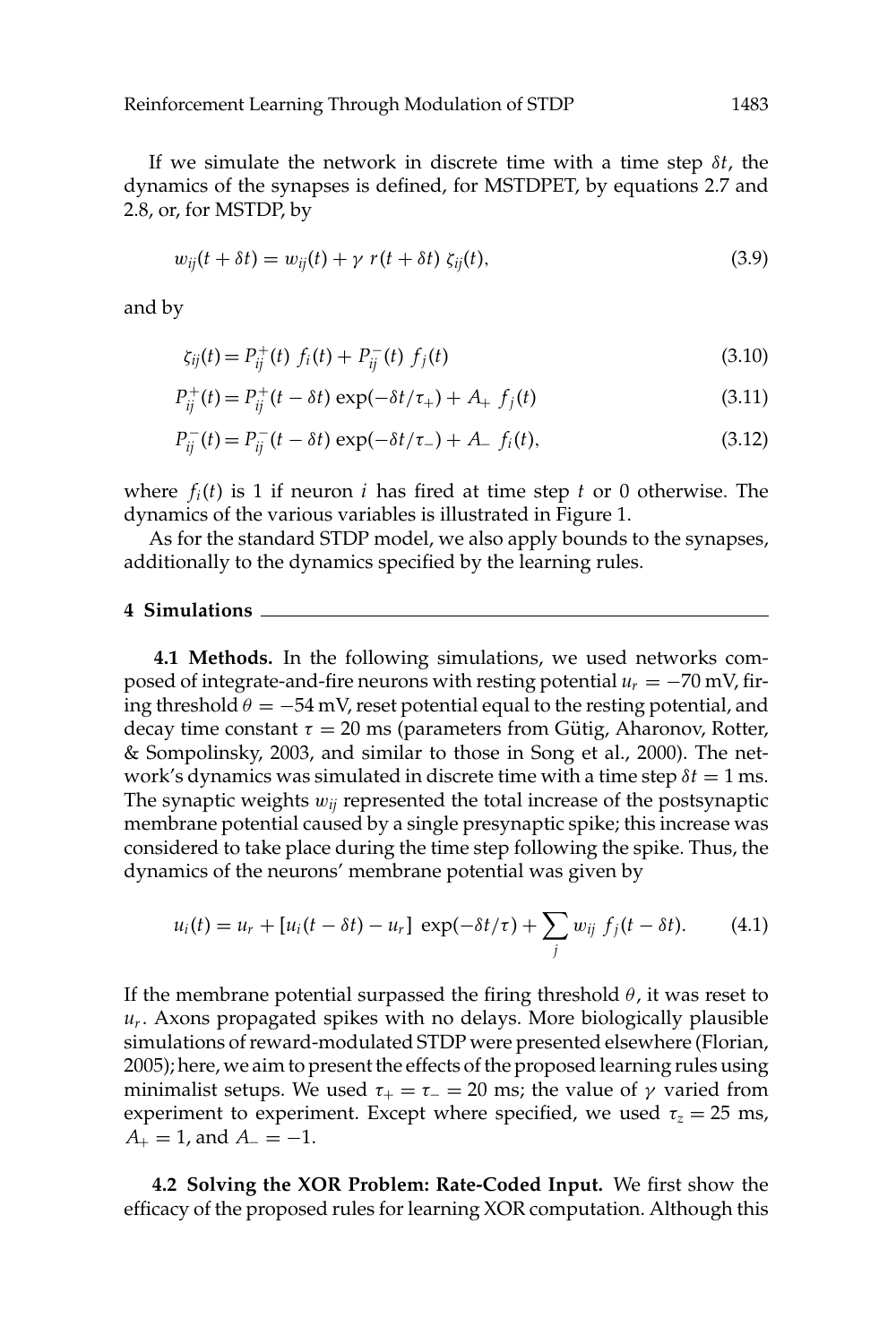

Figure 1: Illustration of the dynamics of the variables used by MSTDP and MSTDPET and the effects of these rules and of STDP on the synaptic strength for sample spike trains and reward (see equations 2.7, 2.8, and 3.9–3.12). We used  $\gamma = 0.2$ . The values of the other parameters are listed in section 4.1.

is not a biologically relevant task, it is a classic benchmark problem for artificial neural network training. This problem was also approached using other reinforcement learning methods for generic spiking neural networks (Seung, 2003; Xie & Seung, 2004). XOR computation consists of performing the following mapping between two binary inputs and one binary output:  $\{0, 0\} \rightarrow 0$ ;  $\{0, 1\} \rightarrow 1$ ;  $\{1, 0\} \rightarrow 1$ ;  $\{1, 1\} \rightarrow 0$ .

We considered a setup similar to the one in Seung (2003). We simulated a feed-forward neural network with 60 input neurons, 60 hidden neurons, and 1 output neuron. Each layer was fully connected to the next layer. Binary inputs and outputs were coded by the firing rates of the corresponding neurons. The first half of the input neurons represented the first input and the rest the second input. The input 1 was represented by a Poisson spike train at 40 Hz, and the input 0 was represented by no spiking.

The training was accomplished by presenting the inputs and then delivering the appropriate reward or punishment to the synapses,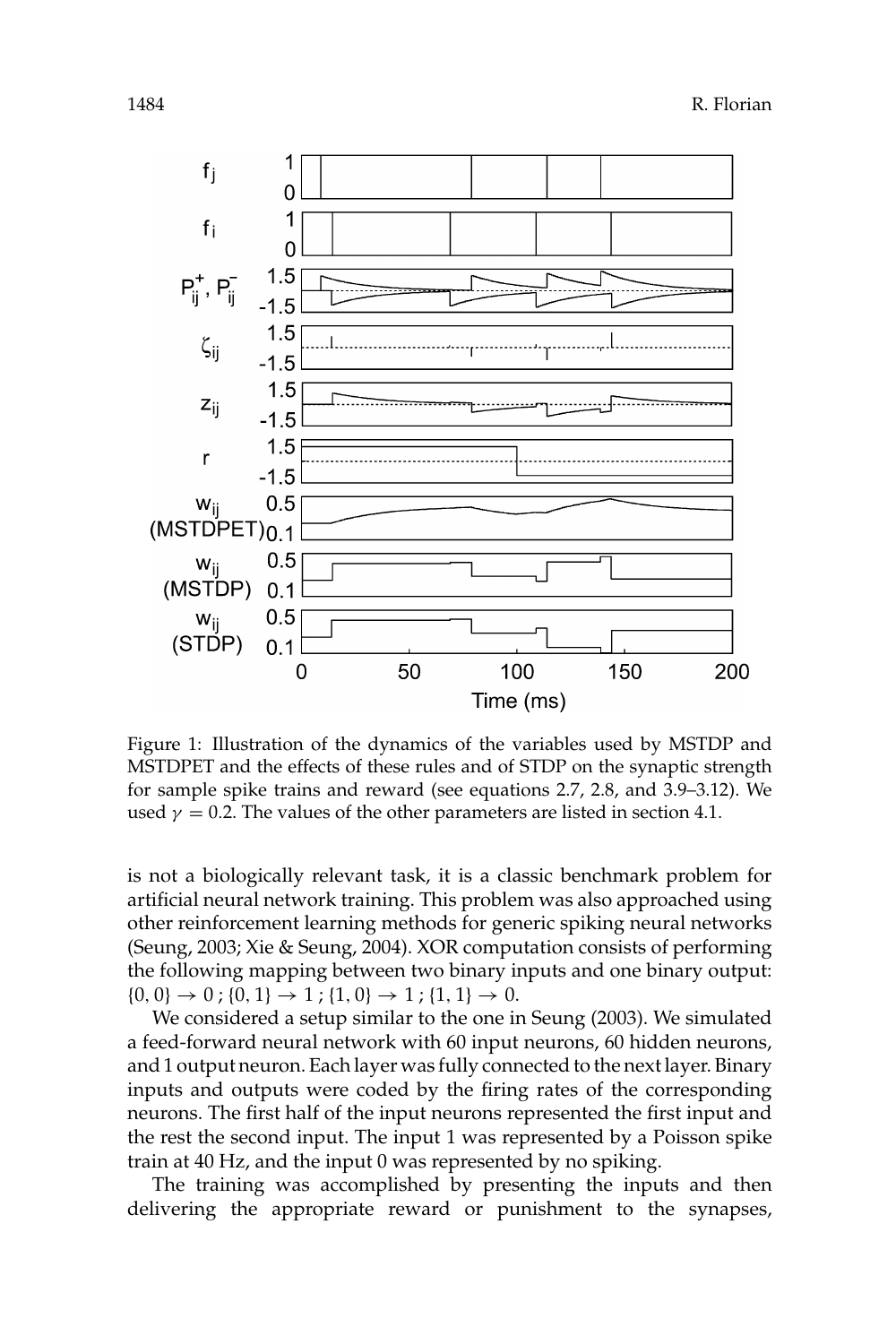according to the activity of the output neuron. In each learning epoch, the four input patterns were presented for 500 ms each, in random order. During the presentation of each input pattern, if the correct output was 1, the network received a reward  $r = 1$  for each output spike emitted and 0 otherwise. This rewarded the network for having a high-output firing rate. If the correct output was 0, the network received a negative reward (punishment)  $r = -1$  for each output spike and 0 otherwise. The corresponding reward was delivered during the time step following the output spike.

Fifty percent of the input neurons coding for either inputs were inhibitory; the rest were excitatory. The synaptic weights  $w_{ij}$  were hardbounded between 0 and 5 mV (for excitatory synapses) or between −5 mV and 0 (for inhibitory synapses). Initial synaptic weights were generated randomly within the specified bounds. We considered that the network learned the XOR function if, at the end of an experiment, the output firing rate for the input pattern {1, 1} was lower than the output rates for the patterns  $\{0, 1\}$  or  $\{1, 0\}$  (the output firing rate for the input  $\{0, 0\}$  was obviously always 0). Each experiment had 200 learning epochs (presentations of the four input patterns), corresponding to 400 s of simulated time. We investigated learning with both MSTDP (using  $\gamma = 0.1$  mV) and MSTDPET (using  $\gamma = 0.625$  mV). We found that both rules were efficient for learning the XOR function (see Figure 2). The synapses changed such as to increase the reward received by the network, by minimizing the firing rate of the output neuron for the input pattern {1, 1} and maximizing the same rate for {0, 1} and {1, 0}. With MSTDP, the network learned the task in 99.1% of 1000 experiments, and with MSTDPET, learning was achieved in 98.2% of the experiments.

The performance in XOR computation remained constant, after learning, if the reward signal was removed and the synapses were fixed.

**4.3 Solving the XOR Problem: Temporally Coded Input.** Since in the proposed learning rules synaptic changes depend on the precise timing of spikes, we investigated whether the XOR problem can also be learned if the input is coded temporally. We used a fully connected feedforward network with 2 input neurons, 20 hidden neurons, and 1 output neuron, a setup similar to the one in Xie and Seung (2004). The input signals 0 and 1 were coded by two distinct spike trains of 500 ms in length, randomly generated at the beginning of each experiment by distributing uniformly 50 spikes within this interval. Thus, to underline the distinction with rate coding, all inputs had the same average firing rate of 100 Hz.

Since the number of neurons was low, we did not divide them into excitatory and inhibitory ones and allowed the weights of the synapses between input and the hidden layer to take both signs. These weights were bounded between −10 mV and 10 mV. The weights of the synapses between the hidden layer and the output neuron were bounded between 0 and 10 mV. As before, each experiment consisted of 200 learning epochs, corresponding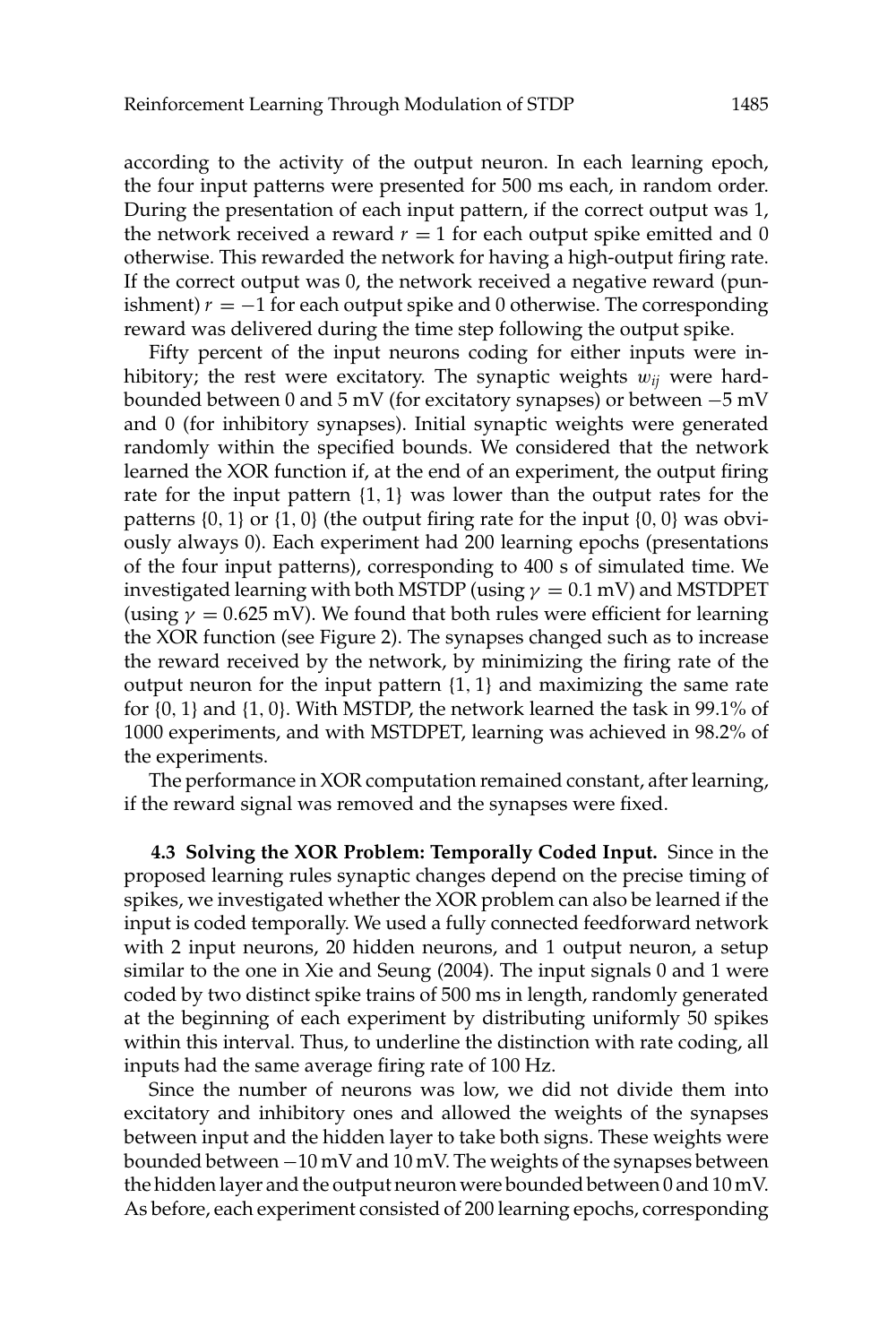

Figure 2: Learning XOR computation with rate-coded input with MSTDP and MSTDPET. (a) Evolution during learning of the total reward received in a learning epoch: average over experiments and a random sample experiment. (b) Average firing rate of the output neuron after learning (total number of spikes emitted during the presentation of each pattern in the last learning epoch divided by the duration of the pattern): average over experiments and standard deviation.

to 400 s of simulated time. We used  $\gamma = 0.01$  mV for experiments with MSTDP and  $\gamma = 0.25$  mV for MSTDPET.

With MSTDP, the network learned the XOR function in 89.7% of 1000 experiments, while with MSTDPET, learning was achieved in 99.5% of the experiments (see Figure 3). The network learned to solve the task by responding to the synchrony of the two input neurons. We verified that after learning, the network solves the task not only for the input patterns used during learning but for any pair of random input signals similarly generated.

**4.4 Learning a Target Firing-Rate Pattern.** We have also verified the capacity of the proposed learning rules to allow a network to learn a given output pattern, coded by the individual firing rates of the output neurons. During learning, the network received a reward  $r = 1$  when the distance  $d$ between the target pattern and the actual one decreased and a punishment *r* = −1 when the distance increased,  $r(t + \delta t) = sign(d(t) - d(t - \delta t))$ .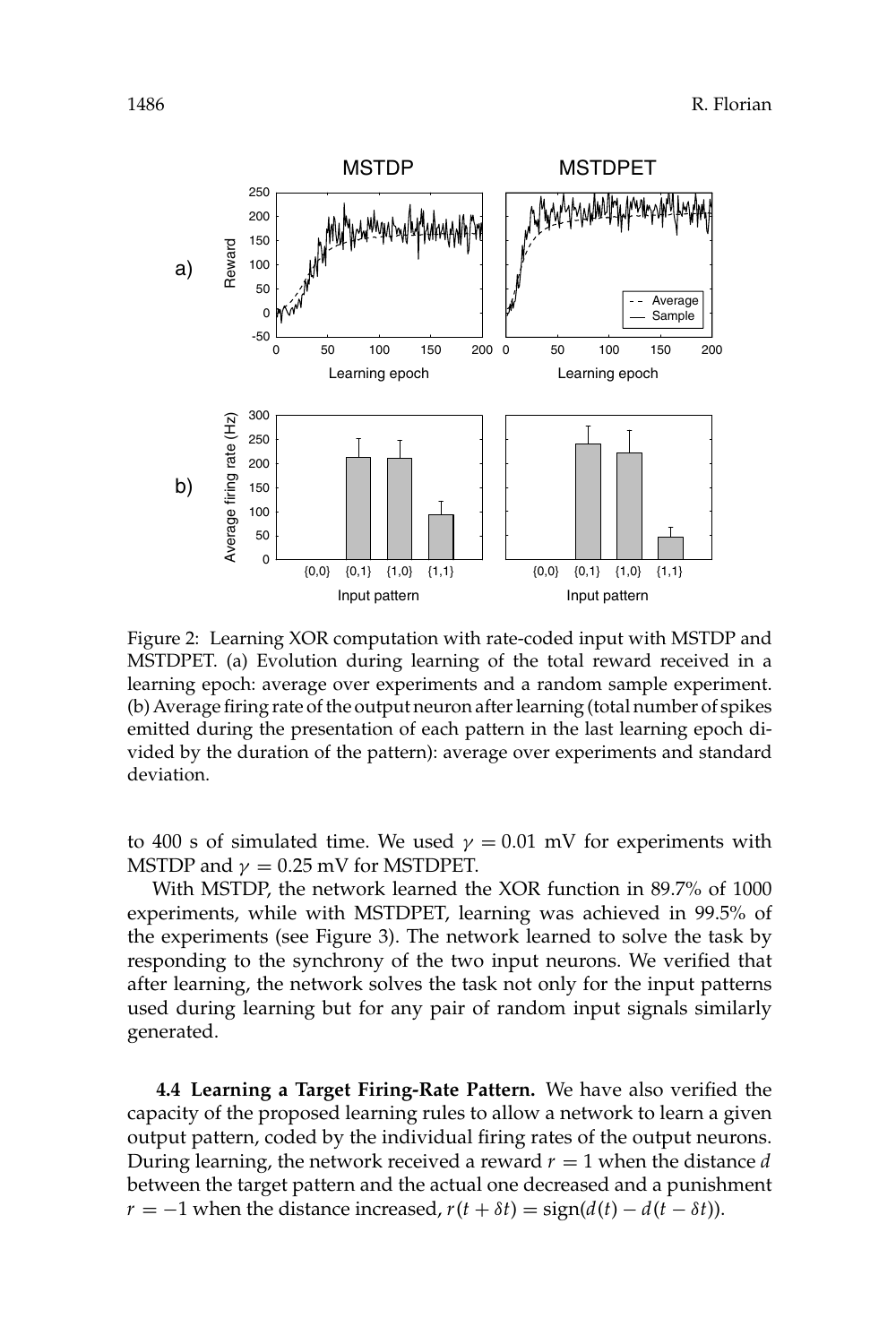

Figure 3: Learning XOR computation with temporally coded input with MSTDP and MSTDPET. (a) Evolution during learning of the total reward received in a learning epoch: average over experiments and a random sample experiment. (b) Average firing rate of the output neuron after learning (total number of spikes emitted during the presentation of each pattern in the last learning epoch divided by the duration of the pattern): average over experiments and standard deviation.

We used a feedforward network with 100 input neurons directly connected to 100 output neurons. Each output neuron received axons from all input neurons. Synaptic weights were bounded between 0 and  $w_{\text{max}} =$ 1.25 mV. The input neurons fired Poisson spike trains with constant, random firing rates, generated uniformly, for each neuron, between 0 and 50 Hz. The target firing rates  $v_i^0$  of individual output neurons were also generated randomly at the beginning of each experiment, uniformly between 20 and 100 Hz. The actual firing rates  $v_i$  of the output neurons were measured using a leaky integrator with time constant  $\tau_{\nu} = 2$  s:

$$
v_i(t) = v_i(t - \delta t) \exp\left(-\frac{\delta t}{\tau_v}\right) + \frac{1}{\tau_v} f_i(t).
$$
 (4.2)

This is equivalent to performing a weighed estimate of the firing rate with an exponential kernel. We measured the total distance between the current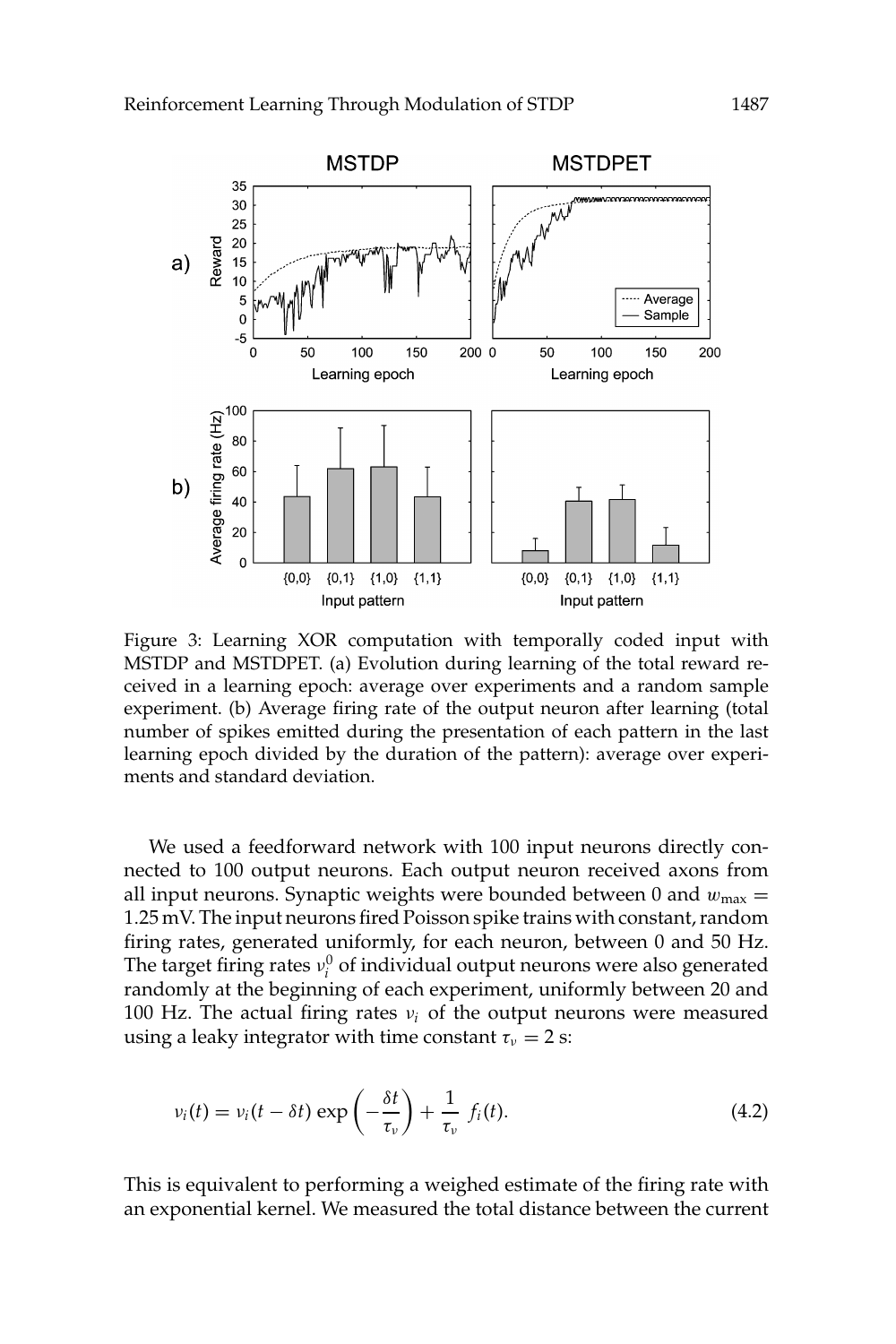

Figure 4: Learning a target firing-rate pattern with MSTDP (sample experiment). (a) Evolution during learning of distance between the target pattern and the actual output pattern. (b) Evolution during learning of the firing rates of two sample output neurons (normal line) toward their target output rates (dotted lines).

output firing pattern and the target one as  $d(t) = \sqrt{\sum_i [v_i(t) - v_i^0]^2}$ . Learning began after the output rates stabilized after the initial transients.

We performed experiments with both MSTDP ( $\gamma = 0.001$  mV) and MSTDPET ( $\gamma = 0.05$  mV). Both learning rules allowed the network to learn the given output pattern, with very similar results. During learning, the distance between the target output pattern and the actual one decreased rapidly (in about 30 s) and then remained close to 0. Figure 4 illustrates learning with MSTDP.

**4.5 Exploring the Learning Mechanism.** In order to study in more detail the properties of the proposed learning rules, we repeated the learning of a target firing-rate pattern experiment, described above, while varying the various parameters defining the rules. To characterize learning speed, we considered that convergence is achieved at time  $t_c$  if the distance *d*(*t*) between the actual output and the target output did not become lower than  $d(t_c)$  for *t* between  $t_c$  and  $t_c + \tau_c$ , where  $\tau_c$  was either 2 s, 10 s, or 20 s, depending on the experiment. We measured learning efficacy as  $e(t) = 1 - d(t)/d(t_0)$ , where  $d(t_0)$  is the distance at the beginning of learning; the learning efficacy at convergence is  $e_c = e(t_c)$ . The best learning efficacy possible is 1, and a value of 0 indicates no learning. A negative value indicates that the distance between the actual firing-rate pattern and the target has increased with respect to the case when the synapses have random values.

*4.5.1 Learning Rate Influence.* Increasing the learning rate γ results in faster convergence, but as  $\gamma$  increases, its effect on learning speed becomes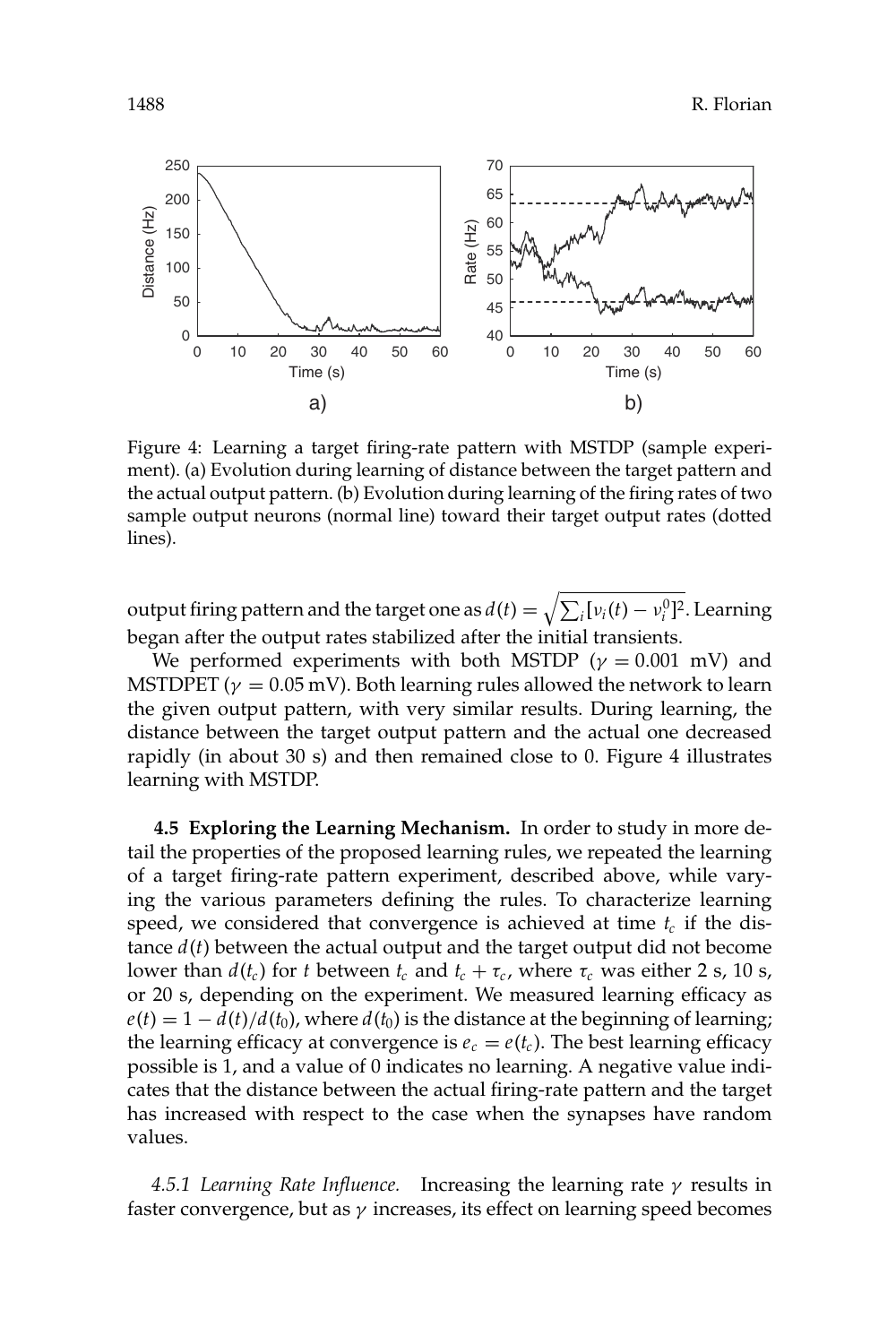

Figure 5: Influence of learning rate  $\gamma$  on learning a target firing-rate pattern with delayed reward with MSTDP. (a) Convergence time  $t_c$  as a function of  $\gamma$ . (b) Learning efficacy at convergence  $e_c$  as a function of  $\gamma$ .

less and less important. The learning efficacy at convergence decreases linearly with higher learning rates. Figure 5 illustrates these effects for MSTDP (with  $\tau_c = 10$  s), but the behavior is similar for MSTDPET.

*4.5.2 Nonantisymmetric STDP.* We have investigated the effects on learning performance of changing the form of the STDP window (function) used by the learning rules, by varying the values of the  $A_{\pm}$  parameters. This permitted the assessment of the contributions to learning of the two parts of the STDP window (corresponding to positive and, respectively, negative delays between pre- and postsynaptic spikes). This also permitted the exploration of the properties of reward-modulated symmetric STDP.

We have repeated the learning of a target firing pattern experiment with various values for the  $A_{\pm}$  parameters. Figure 6 presents the learning efficacy after 25 s of learning. It can be observed that for MSTDP, reinforcement learning is possible in all cases where a postsynaptic spike following a presynaptic spike strengthens the synapse when the reward is positive and depresses the synapse when the reward is negative, thus reinforcing causality. When  $A_+ = 1$ , MSTDP led to reinforcement learning regardless of the value of *A*−. For MSTDPET, only modulation of standard antisymmetric Hebbian STDP  $(A_{+} = 1, A_{-} = -1)$  led to learning. Many other values of the *A*<sup>±</sup> parameters maximized the distance between the output and the target pattern (see Figure 6), instead of minimizing it, which was the task to be learned. These results suggest that the causal nature of STDP is an important factor for the efficacy of the proposed rules.

*4.5.3 Reward Baseline.* In previous experiments, the reward was either 1 or −1, thus having a 0 baseline. We have repeated the learning of a target firing pattern experiment while varying the reward baseline *r*0, giving the reward  $r(t + \delta t) = r_0 + sign(d(t) - d(t - \delta t))$ . Experiments showed that a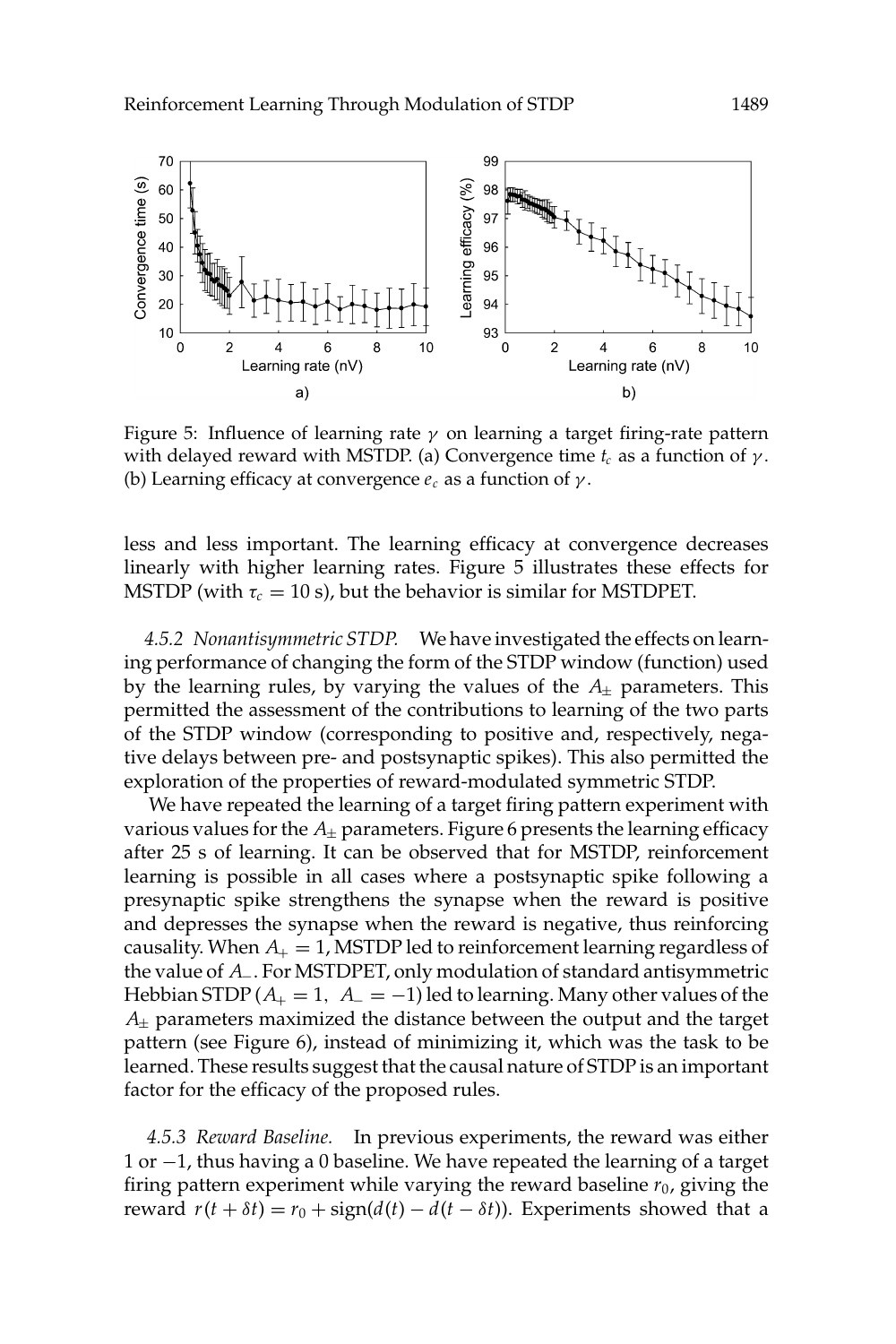### 1490 R. Florian



Figure 6: Learning a target firing-rate pattern with delayed reward with modified MSTDP and MSTDPET. Learning efficacy *e* at 25 s after the beginning of learning as a function of  $A_+$  and  $A_−$ .

zero baseline is most efficient, as expected. The efficiency of MSTDP did not change much for a relatively large interval of reward baselines around 0. The efficiency of MSTDPET proved to be more sensitive to having a 0 baseline, but any positive baseline still led to learning. This suggests that for both MSTDP and MSTDPET, reinforcement learning can benefit from the unsupervised learning properties of standard STDP, achieved when *r* is positive. A positive baseline that ensures that *r* is always positive is also biologically relevant, since changes in the sign of STDP have not yet been observed experimentally and may not be possible in the brain.

Modified MSTDP (with *A*<sup>−</sup> being 0 or 1), which has been shown to allow learning for 0 baseline, is the most sensitive to departures from this baseline, slight deviations leading the learning efficacy to negative values (i.e., distance is maximized instead of being minimized; see Figure 7).

The poor performance of modified MSTDP at positive  $r_0$  is caused by the tendency of all synapses to take the maximum allowed values. At negative  $r_0$ , the distribution of synapses is biased more toward small values for modified MSTDP as compared to normal MSTDP. The relatively poor performance of MSTDPET at negative  $r_0$  is due to a bias of the distribution of synapses toward large values. The synaptic distribution after learning, for the cases where learning is efficient, is almost uniform, with MSTDP and modified MSTDP also having additional small peaks at the extremities of the allowed interval.

*4.5.4 Delayed Reward.* For the tasks presented thus far, MSTDPET had a performance comparable to MSTDP or poorer. The advantage of using an eligibility trace appears when learning a task where the reward is delivered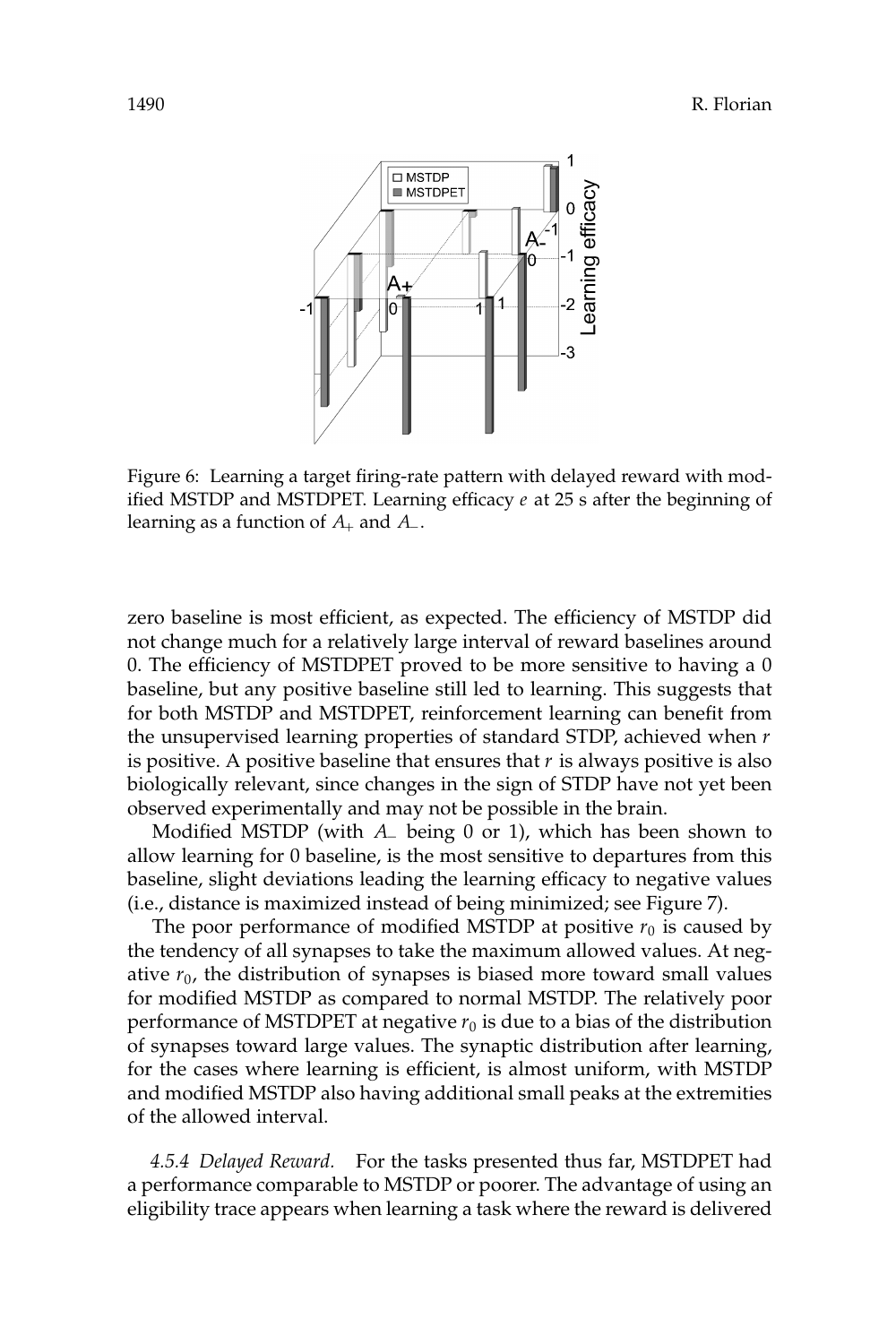

Figure 7: Learning a target firing-rate pattern with MSTDP, MSTDPET, and modified MSTDP. Learning efficacy *e* at 25 s after the beginning of learning as a function of reward baseline  $r_0$ .

to the network with a certain delay  $\sigma$  with regard to the state or the output of the network that caused it.

To properly investigate the effects of reward delay on MSTDPET learning performance, for various values of  $\tau_z$ , we had to factor out the effects of the variation of τ*z*. A higher τ*<sup>z</sup>* leads to smaller synaptic changes, since *z* decays more slowly and, if reward varies from time step to time step and the probabilities of positive and negative reward are approximately equal, their effects on the synapse, having opposite signs, will almost cancel out. Hence, the variation of  $\tau_z$  results in the variation of the learning efficacy and the convergence time, similar to the variation of the learning rate, previously described. In order to compensate for this effect, we varied the learning rate  $\gamma$  as a function of  $\tau$ <sub>z</sub> such that the convergence time of MSTDPET was constant, at reward delay  $\sigma = 0$ , and approximately equal to the convergence time of MSTDP for  $\gamma = 0.001$ , also at  $\sigma = 0$ . We obtained the corresponding values of  $\gamma$  by numerically solving the equation  $t_c^{\text{MSTDFET}}(\gamma) = t_c^{\text{MSTDP}}$ using Ridder's method (Press, Teukolsky, Vetterling, & Flannery, 1992). For determining convergence, we used  $\tau_c = 2$  s. The dependence on  $\tau_z$  of the obtained values of  $\gamma$  is illustrated in Figure 8c.

MSTDPET continued to allow the network to learn, while MSTDP and modified MSTDP  $(A_ \in \{-1, 0, 1\})$  failed in this case to solve the tasks, even for small delays. MSTDP and modified MSTDP led to learning in our setup only if reward was not delayed. In this case, changes in the strength of the *i j* synapse were determined by the product  $r(t + \delta t) \zeta_{ii}(t)$  of the reward  $r(t + \delta t)$  that corresponded to the network's activity (postsynaptic spikes) at time  $t$  and of the variable  $\zeta_{ij}(t)$  that was nonzero only if there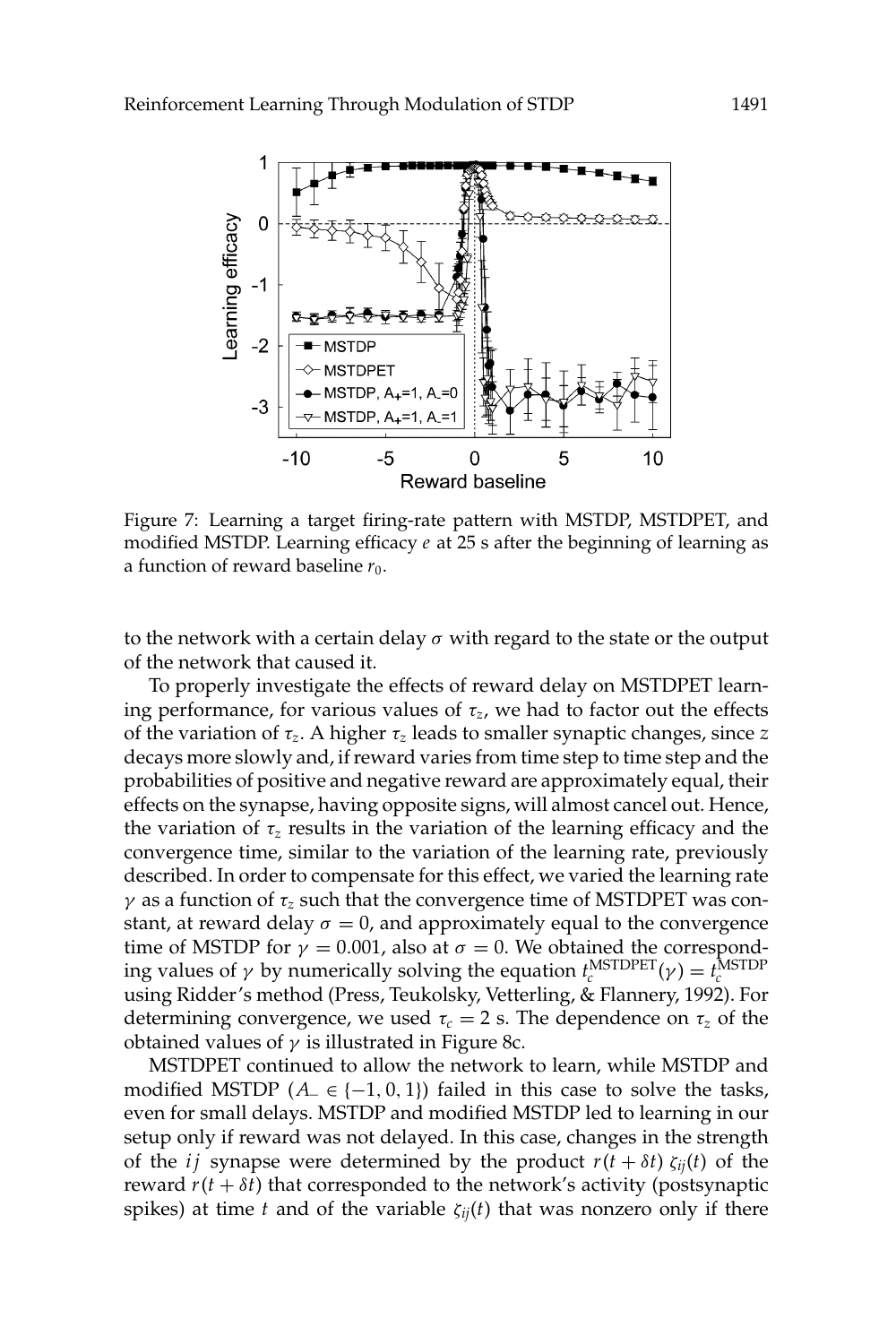

Figure 8: Learning a target firing-rate pattern with delayed reward with MSTDP and MSTDPET. (a, b) Learning efficacy *e* at 25 s after the beginning of learning, as a function of reward delay  $\sigma$  and eligibility trace decay time constant  $\tau_z$ . (a) Dependence on  $\sigma$  (standard deviation is not shown for all data sets, for clarity). (b) Dependence on  $\tau_z$  (MSTDPET only). (c) The values of the learning rate  $\gamma$ , used in the MSTDPET experiments, which compensate at 0 delay for the variation of τ*z*.

were pre- or postsynaptic spikes during the same time step *t*. Even a small extra delay  $\sigma = \delta t$  of the reward impeded learning. Figure 8a illustrates the performance of both learning rules as a function of reward delay  $\sigma$ for learning a target firing pattern. Figure 8b illustrates the performance of MSTDPET as a function of τ*z*, for several values of reward delay σ. The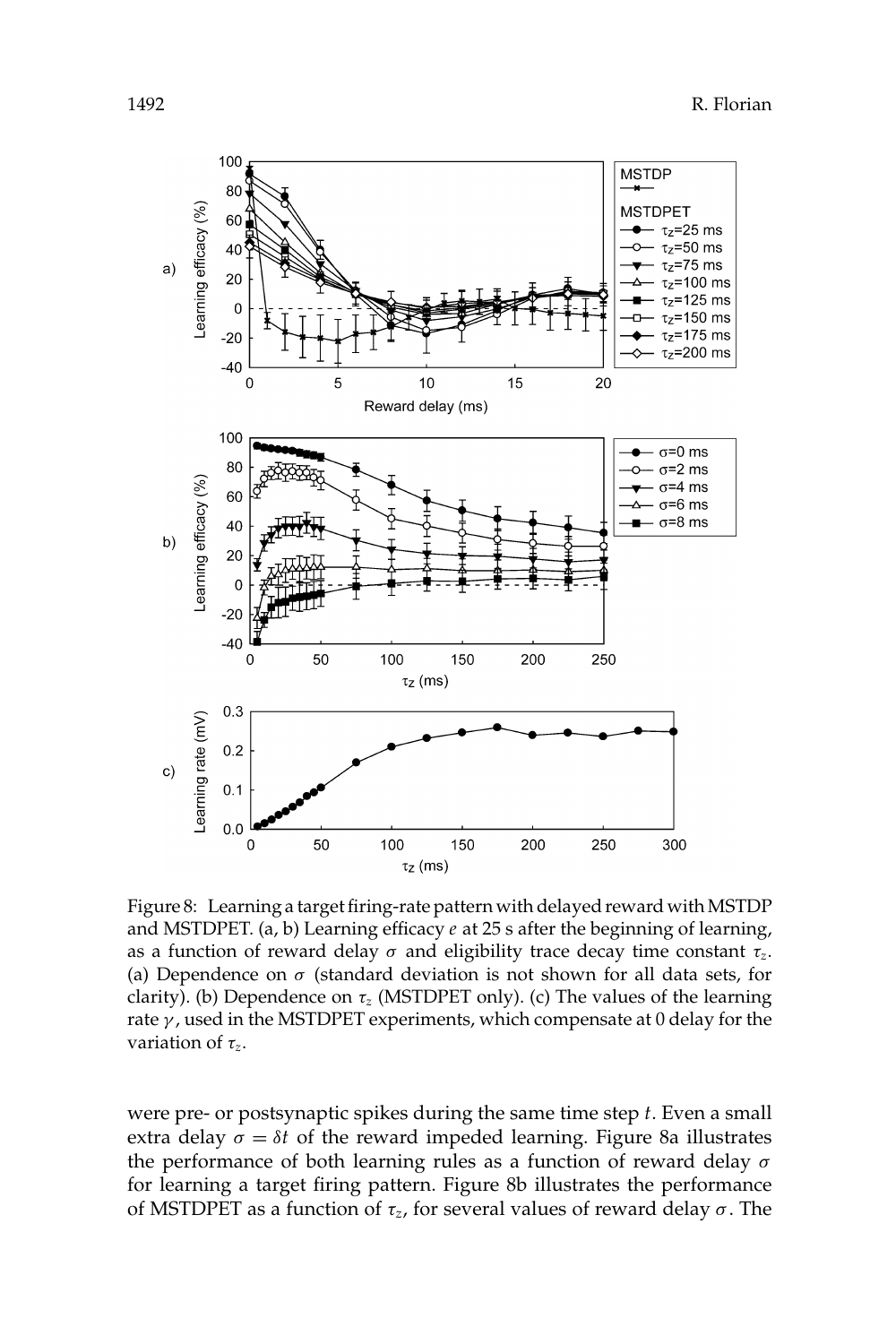value of  $\tau$ <sub>z</sub> that yields the best performance for a particular delay increases monotonically and very fast with the delay. For zero delay or for values of τ*<sup>z</sup>* larger than optimal, performance decreases for higher τ*z*. Performance was estimated by measuring the average (obtained from 100 experiments) of the learning efficacy *e* at 25 s after the beginning of learning.

The eligibility trace keeps a decaying memory of the relationships between the most recent pairs of pre- and postsynaptic spikes. It is thus understandable that MSTDPET permits learning even with delayed reward as long as this delay is smaller than  $\tau_z$ . It can be seen from Figure 8 that at least for the studied setup, learning efficacy degrades significantly for large delays, even if they are much smaller than  $\tau_z$ , and there is no significant learning for delays larger than about 7 ms. The maximum delay for which learning is possible may be larger for other setups.

*4.5.5 Continuous Reward.* In previous experiments, reward varied from time step to time step, at a timescale of  $\delta t = 1$  ms. In animals, the internal reward signal (e.g., a neuromodulator) varies more slowly. To investigate learning performance in such a case, we used a continuous reward, varying on a timescale  $\tau_r$ , with a dynamics given by

$$
r(t + \delta t) = r(t) \exp\left(-\frac{\delta t}{\tau_r}\right) + \frac{1}{\tau_r} \operatorname{sign}(d(t - \sigma) - d(t - \delta t - \sigma)). \tag{4.3}
$$

Both MSTDP and MSTDPET continue to work when reward is continuous and not delayed. Learning efficacy decreases monotonically with higher τ*<sup>r</sup>* (see Figures 9a and 9b). As in the case of a discrete reward signal, MSTDPET allows learning even with small reward delays  $\sigma$  (see Figure 9c), while MSTDP does not lead to learning when reward is delayed.

*4.5.6 Scaling of Learning with Network Size.* To explore how the performance of the proposed learning mechanisms scales with network size, we varied systematically the number of input and output neurons (*Ni* and  $N_{\varphi}$ , respectively). The maximum synaptic efficacies were set to  $w_{\text{max}} =$  $1.25 \cdot (N_i/100)$  mV in order to keep the average input per postsynaptic neuron constant between setups with different numbers of input neurons.

When  $N_0$  varies with  $N_i$  constant, learning efficacy at convergence  $e_c$ diminishes with higher  $N_0$  and convergence time  $t_c$  increases with higher *No* because the difficulty of the task increases. When *Ni* varies with *No* constant, convergence time decreases with higher *Ni* because the difficulty of the task remains constant, but the number of ways in which the task can be solved increases due to the higher number of incoming synapses per output neuron. The learning efficacy diminishes, however, with higher *Ni* , when  $N_0$  is constant.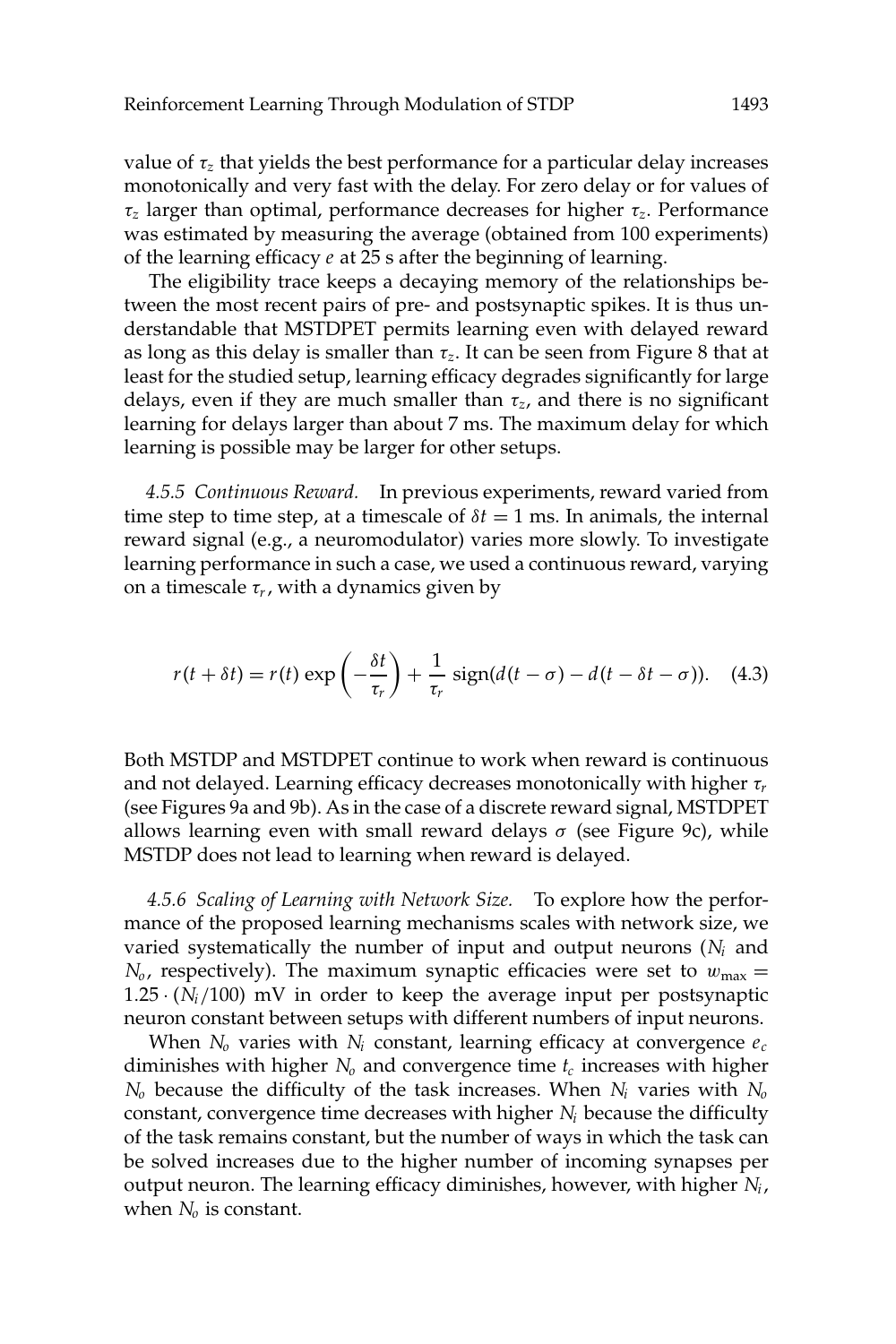

Figure 9: Learning driven by a continuous reward signal with a timescale τ*r*. (a, b) Learning performance as a function of  $\tau_r$ . (a) MSTDP. (b) MSTDPET. (c) Learning performance of MSTDPET as a function of reward delay  $\sigma$  ( $\tau$ <sub>z</sub> =  $\tau_r = 25$  ms). All experiments used  $\gamma = 0.05$  mV.

When both  $N_i$  and  $N_0$  vary at the same time  $(N_i = N_0 = N)$ , the convergence time decreases slightly for higher network sizes (see Figure 10a). Again, learning efficacy diminishes with higher *N*, which means that one cannot train networks of arbitrary size with this method (see Figure 10b). The behavior is similar for both MSTDP and MSTDPET, but for MSTDPET, the decrease of learning efficacy for larger networks is more accentuated. By considering that the dependence of  $e_c$  on *N* is linear for  $N \geq 600$  and extrapolating from the available data, the result is that learning is not possible ( $e_c \simeq 0$ ) for networks with  $N > N_{\text{max}}$ , where  $N_{\text{max}}$  is about 4690 for MSTDP and 1560 for MSTDPET, for the setup and the parameters considered here. For a certain configuration of parameters, learning efficacy can be improved in the detriment of learning time by decreasing the learning rate  $\gamma$  (as discussed above; see Figure 5).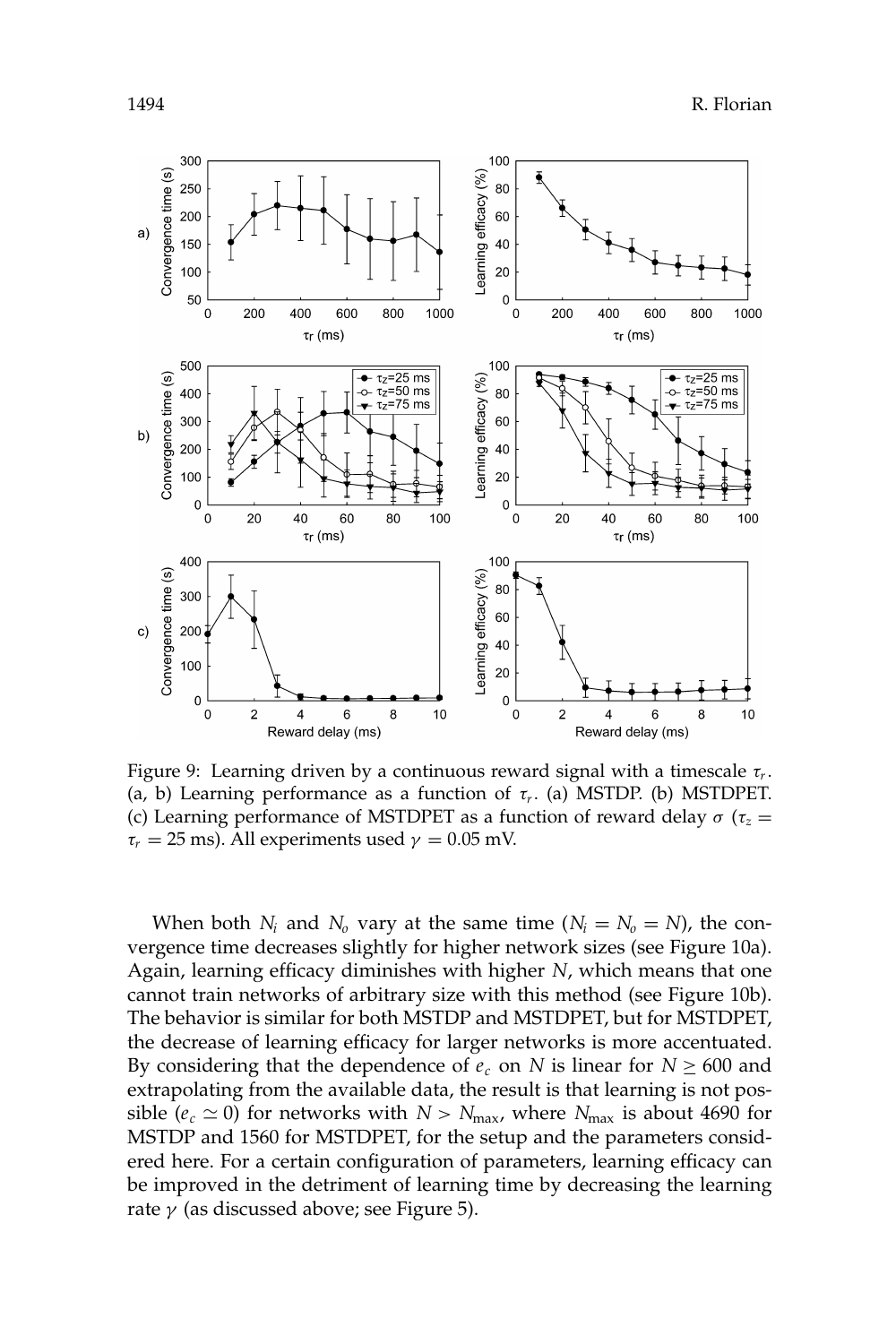

Figure 10: Scaling with network size of learning a target firing-rate pattern, with MSTDP and MSTDPET. (a) Convergence time  $t_c$  as a function of network size  $N_i = N_o = N$ . (b) Learning efficacy at convergence  $e_c$  as a function of N.

*4.5.7 Reward-Modulated Classical Hebbian Learning.* To further investigate the importance of causal STDP as a component of the proposed learning rules, we have also studied the properties of classical (rate-dependent) Hebbian plasticity modulated by reward while still using spiking neural networks.

Under certain conditions (Xie & Seung, 2000), classical Hebbian plasticity can be approximated by modified STDP when the plasticity window is symmetric,  $A_{+} = A_{-} = 1$ . In this case, according to the notation in Xie and Seung (2000), we have  $\beta_0 > 0$  and  $\beta_1 = 0$ , and thus plasticity depends (approximatively) on the product of pre- and postsynaptic firing rates, not on their temporal derivatives. Reward-modulated modified STDP with  $A_+ = A_- = 1$  was studied above.

A more direct approximation of modulated rate-dependent Hebbian learning with spiking neurons is the following learning rule,

$$
\frac{dw_{ij}(t)}{dt} = \gamma r(t) P_{ij}^{+}(t) P_{ij}^{-}(t), \qquad (4.4)
$$

where  $P_{ij}^{\pm}$  are computed as for MSTDP and MSTDPET, with  $A_+=A_-=1$ . It can be seen that this rule is a reward-modulated version of the classical Hebbian rule, since  $P_{ij}^+$  is an estimate of the firing rate of the presynaptic neuron *j*, and *P*<sup>−</sup> *ij* is an estimate of the firing rate of the postsynaptic neuron *i*, using an exponential kernel. Reward can take both signs, and thus this rule allows both potentiation and depression of synapses. An extra mechanism for depression is not necessary to avoid synaptic explosion, as for classic Hebbian learning. We have repeated the experiments presented above while using this learning rule. We could not achieve learning with this rule for values of  $\gamma$  between 10<sup>-6</sup> and 1 mV.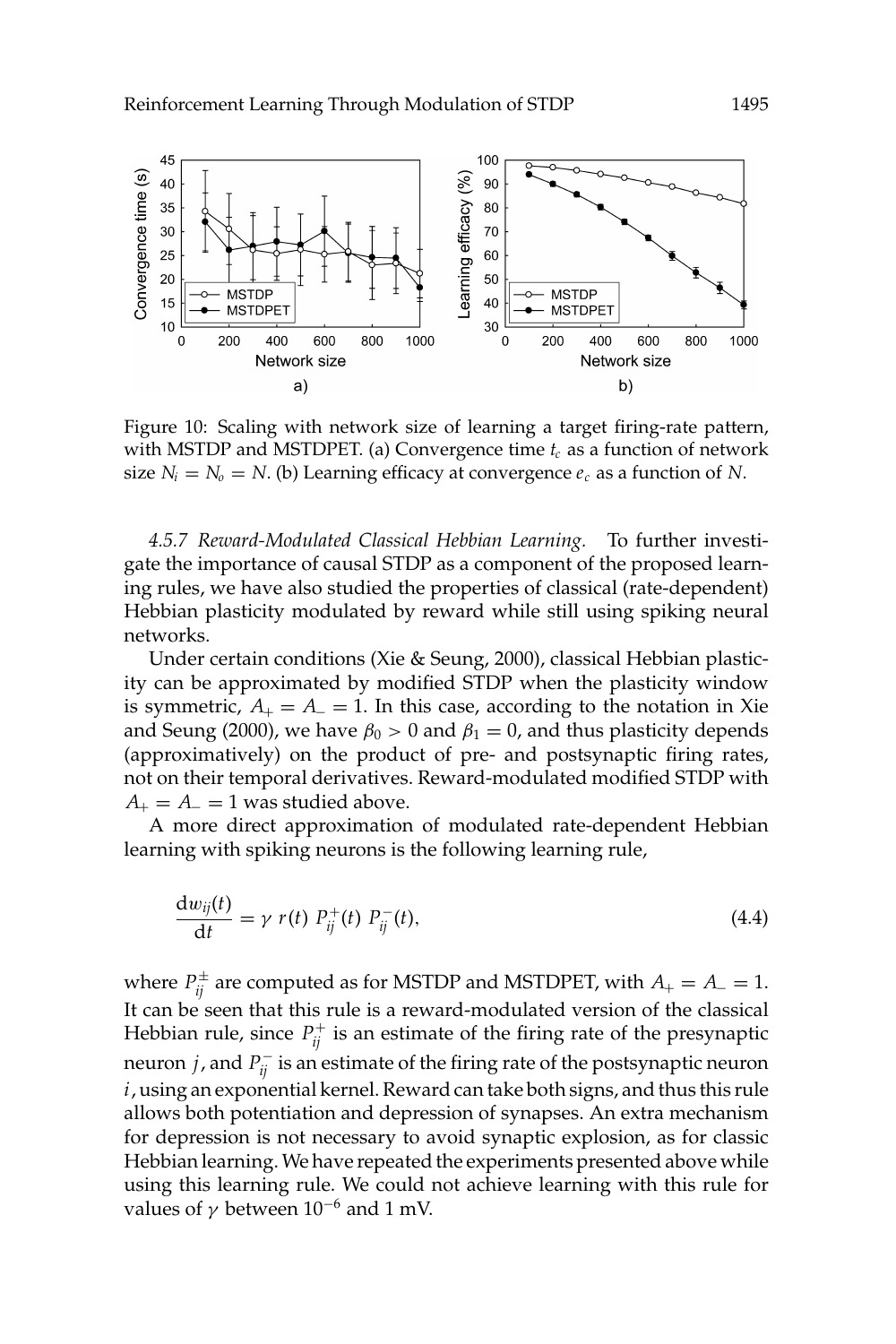*4.5.8 Sensitivity to Parameters.* The results of the simulations presented above are quite robust with respect to the parameters used for the learning rules. The only parameter that we had to tune from experiment to experiment was the learning rate  $\gamma$ , which determined the magnitude of synaptic changes. A learning rate that is too small does not change the synapses rapidly enough to observe the effects of learning during a given experiment duration, while a learning rate that is too large pushes the synapses toward the bounds, thus limiting the network's behavior. Tuning the learning rate is needed for any kind of learning rule involving synaptic plasticity. The magnitude of the time constant  $\tau_z$  of the decay of the eligibility trace was not essential in experiments without delayed reward, although large values degrade learning performance (see Figure 8b). For the relative magnitudes of reward used for positive and, respectively, negative rewards, we used a natural choice (setting them equal) and did not have to tune this as in Xie and Seung (2004) to achieve learning. The absolute magnitudes of the reward and of  $A_{\pm}$  are not relevant, as their effect on the synapses is scaled  $b$  γ.

# **5 Discussion**

We have derived several versions of a reinforcement learning algorithm for spiking neural networks by applying an abstract reinforcement learning algorithm to the spike response model of spiking neurons. The resulting learning rules are similar to spike-timing-dependent synaptic and intrinsic plasticity mechanisms experimentally observed in animals, but involve an extra modulation by the reward of the synaptic and excitability changes. We have also studied in computer simulations the properties of two learning rules, MSTDP and MSTDPET, that preserve the main features of the rules derived analytically, while being simpler, and also being extensions of the standard model of STDP. We have shown that the modulation of STDP by a global reward signal leads to reinforcement learning. An eligibility trace that keeps a decaying memory of the effects of recent spike pairings allows learning in the case that reward is delayed. The causal nature of the STDP window seems to be an important factor for the learning performance of the proposed learning rules.

The continuity between the proposed reinforcement learning mechanism and experimentally observed STDP makes it biologically plausible and also establishes a continuity between reinforcement learning and the unsupervised learning capabilities of STDP. The introduction of the eligibility trace *z* does not contradict what is currently known about biological STDP, as it simply implies that synaptic changes are not instantaneous but are implemented through the generation of a set of biochemical substances that decay exponentially after generation. A new feature is the modulatory effect of the reward signal *r*. This may be implemented in the brain by a neuromodulator. For example, dopamine carries a short-latency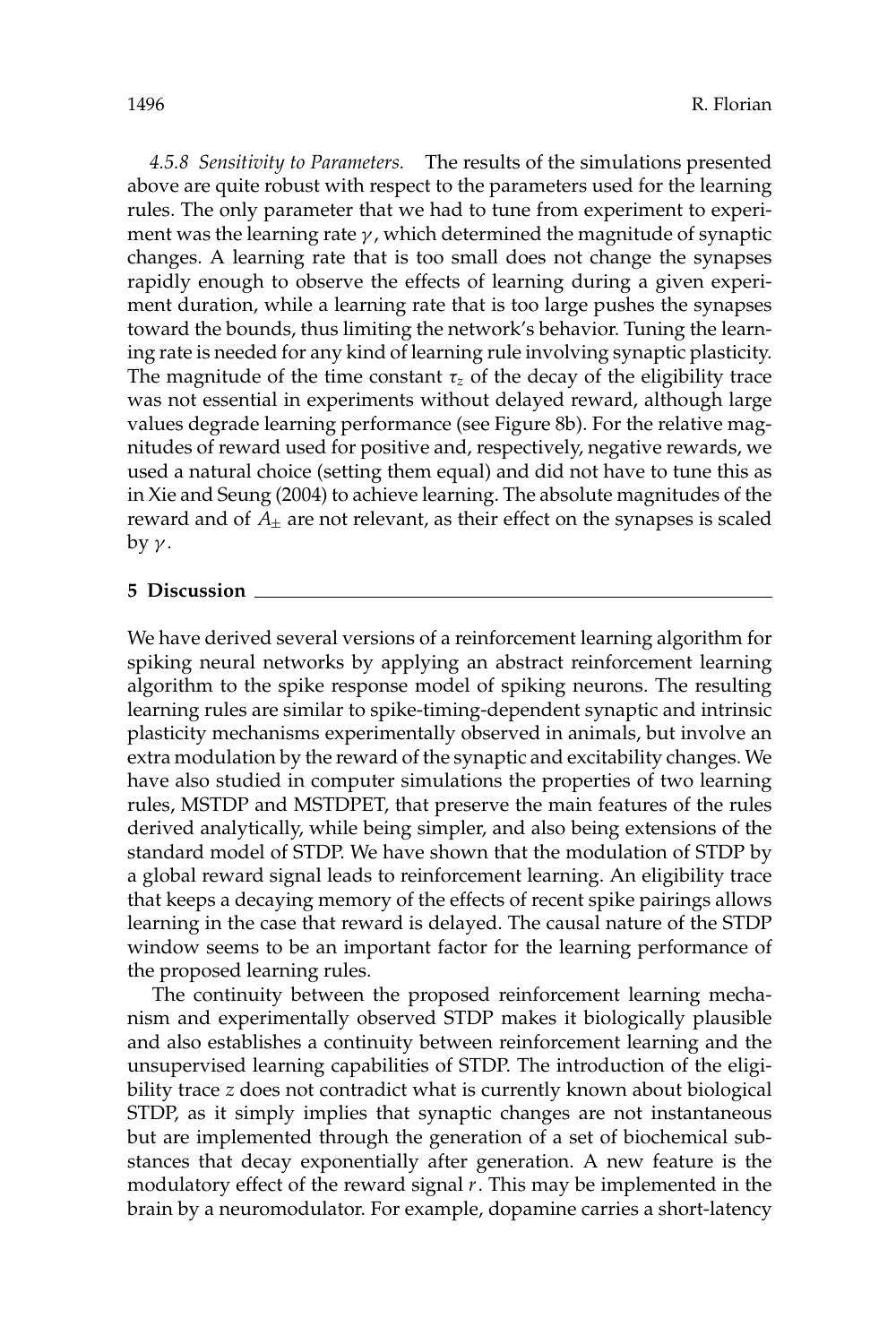reward signal indicating the difference between actual and predicted rewards (Schultz, 2002) that fits well with our learning model based on continuous reward-modulated plasticity. It is known that dopamine and acetylcholine modulate classical (firing-rate-dependent) long-term potentiation and depression of synapses (Seamans & Yang, 2004; Huang, Simpson, Kellendonk, & Kandel, 2004; Thiel, Friston, & Dolan, 2002). The modulation of STDP by neuromodulators is supported by the discovery of the amplification of spike-timing-dependent potentiation in hippocampal CA1 pyramidal neurons by the activation of beta-adrenergic receptors (Lin, Min, Chiu, & Yang, 2003, Figure 6F). As speculated before (Xie & Seung, 2004), it may be that other studies failed to detect the influence of neuromodulators on STDP because the reward circuitry may not have worked during the experiments and the reward signal may have been fixed to a given value. In this case, according to the proposed learning rules, for excitatory synapses, if the reward is frozen to a positive value during the experiment, it leads to Hebbian STDP and otherwise to anti-Hebbian STDP.

The studied learning rules may be used in applications for training generic artificial spiking neural networks and suggest the experimental investigation in animals of the existence of reward-modulated STDP.

### **Acknowledgments**

We thank the reviewers, Raul C. Mureşan, Walter Senn, and Sergiu Paşca, for useful advice. This work was supported by Arxia SRL and by a grant of the Romanian government (MEdC-ANCS).

## **References**

- Abbott, L. F., & Gerstner, W. (2005). Homeostasis and learning through spike-timing dependent plasticity. In B. Gutkin, D. Hansel, C. Meunier, J. Dalibard, & C. Chow (Eds.), *Methods and models in neurophysics: Proceedings of the Les Houches Summer School 2003*. Amsterdam: Elsevier Science.
- Abbott, L. F., & Nelson, S. B. (2000). Synaptic plasticity: Taming the beast. *Nature Neuroscience, 3*, 1178–1183.
- Aizenman, C. D., & Linden, D. J. (2000). Rapid, synaptically driven increases in the intrinsic excitability of cerebellar deep nuclear neurons. *Nature Neuroscience, 3*(2), 109–111.
- Alstrøm, P., & Stassinopoulos, D. (1995). Versatility and adaptive performance. *Physical Review, E 51*(5), 5027–5032.
- Bartlett, P. L., & Baxter, J. (1999a). *Direct gradient-based reinforcement learning: I. Gradient estimation algorithms* (Tech. Rep.). Canberra: Australian National University, Research School of Information Sciences and Engineering.
- Bartlett, P. L., & Baxter, J. (1999b). *Hebbian synaptic modifications in spiking neurons that learn* (Tech. Rep.). Canberra: Australian National University, Research School of Information Sciences and Engineering.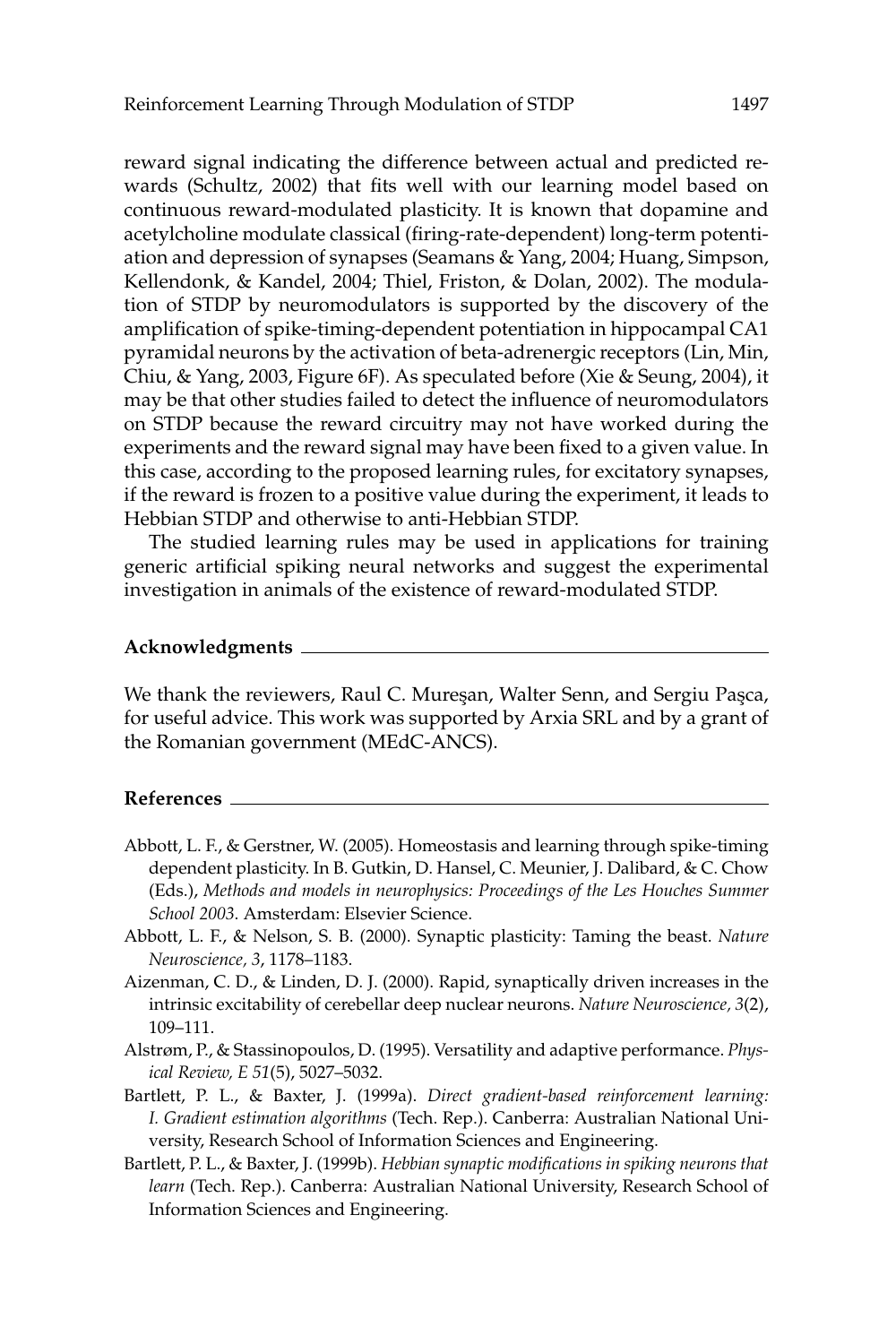- Bartlett, P., & Baxter, J. (2000a). Stochastic optimization of controlled partially observable Markov decision processes. In *Proceedings of the 39th IEEE Conference on Decision and Control*. Piscataway, NJ: IEEE.
- Bartlett, P. L., & Baxter, J. (2000b). *A biologically plausible and locally optimal learning algorithm for spiking neurons*. Available online at http://arp.anu.edu.au/ftp/ papers/jon/brains.pdf.gz.
- Bartlett, P. L., & Baxter, J. (2000c). Estimation and approximation bounds for gradientbased reinforcement learning. In *Proceedings of the Thirteenth Annual Conference on Computational Learning Theory* (pp. 133–141). San Francisco: Morgan Kaufmann.
- Barto, A. G. (1985). Learning by statistical cooperation of self-interested neuron-like computing elements. *Human Neurobiology, 4*, 229–256.
- Barto, A., & Anandan, P. (1985). Pattern-recognizing stochastic learning automata. *IEEE Transactions on Systems, Man, and Cybernetics, 15*(3), 360–375.
- Barto, A. G., & Anderson, C. W. (1985). Structural learning in connectionist systems. In *Proceedings of the Seventh Annual Conference of the Cognitive Science Society*. Mahwah, NJ: Erlbaum.
- Barto, A. G., & Jordan, M. I. (1987). Gradient following without back-propagation in layered networks. In M. Caudill & C. Butler (Eds.), *Proceedings of the First IEEE Annual Conference on Neural Networks* (Vol. 2, pp. 629–636). Piscataway, NJ: IEEE.
- Baxter, J., & Bartlett, P. L. (2001). Infinite-horizon policy-gradient estimation. *Journal of Artificial Intelligence Research, 15*, 319–350.
- Baxter, J., Bartlett, P. L., & Weaver, L. (2001). Experiments with infinite-horizon, policy-gradient estimation. *Journal of Artificial Intelligence Research, 15*, 351–381.
- Baxter, J., Weaver, L., & Bartlett, P. L. (1999).*Direct gradient-based reinforcement learning: II. Gradient ascent algorithms and experiments* (Tech. Rep.). Canberra: Australian National University, Research School of Information Sciences and Engineering.
- Bell, A. J., & Parrara, L. C. (2005). Maximising sensitivity in a spiking network. In L. K. Saul, Y. Weiss, & L. Bottou (Eds.), *Advances in neural information processing systems, 17*. Cambridge, MA: MIT Press.
- Bell, C. C., Han, V. Z., Sugawara, Y., & Grant, K. (1997). Synaptic plasticity in a cerebellum-like structure depends on temporal order. *Nature, 387*(6630), 278–281.
- Bi, G.-Q., & Poo, M.-M. (1998). Synaptic modifications in cultured hippocampal neurons: Dependence on spike timing, synaptic strength, and postsynaptic cell type. *Journal of Neuroscience, 18*(24), 10464–10472.
- Bohte, S. M. (2004). The evidence for neural information processing with precise spike-times: A survey. *Natural Computing, 3*(2), 195–206.
- Bohte, S. M., & Mozer, C. (2005). Reducing spike train variability: A computational theory of spike-timing dependent plasticity. In L. K. Saul, Y. Weiss, & L. Bottou (Eds.), *Advances in neural information processing systems, 17*. Cambridge, MA: MIT Press.
- Chechik, G. (2003). Spike time dependent plasticity and information maximization. *Neural Computation, 15*, 1481–1510.
- Cudmore, R. H., & Turrigiano, G. G. (2004). Long-term potentiation of intrinsic excitability in LV visual cortical neurons. *Journal of Neurophysiology, 92*, 341–348.
- Dan, Y., & Poo, M.-M. (1992). Hebbian depression of isolated neuromuscular synapses in vitro. *Science, 256*(5063), 1570–1573.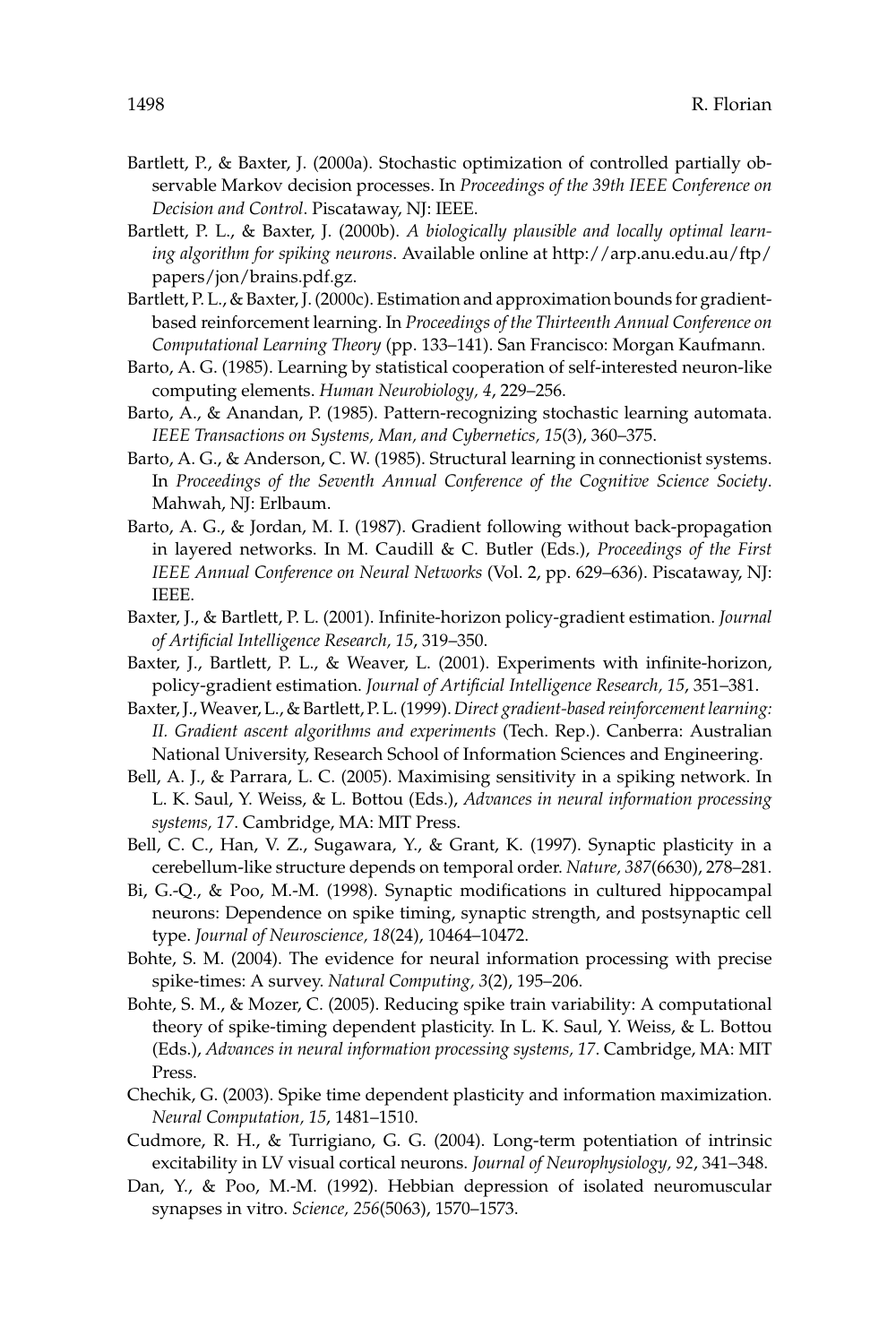- Dan, Y., & Poo, M.-M. (2004). Spike timing-dependent plasticity of neural circuits. *Neuron, 44*, 23–30.
- Daoudal, G., & Debanne, D. (2003). Long-term plasticity of intrinsic excitability: Learning rules and mechanisms. *Learning and Memory, 10*, 456– 4665.
- Dauce, E., Soula, H., & Beslon, G. (2005). Learning methods for dynamic neural ´ networks. In *Proceedings of the 2005 International Symposium on Nonlinear Theory and Its Applications (NOLTA 2005)*. Bruges, Belgium.
- Egger, V., Feldmeyer, D., & Sakmann, B. (1999). Coincidence detection and changes of synaptic efficacy in spiny stellate neurons in rat barrel cortex. *Nature Neuroscience, 2*(12), 1098–1105.
- Farries, M. A., & Fairhall, A. L. (2005a). *Reinforcement learning with modulated spike timing-dependent plasticity*. Poster presented at the Computational and Systems Neuroscience Conference (COSYNE 2005). Available online at http://www.cosyne.org/climages/d/dy/COSYNE05 Abstracts.pdf.
- Farries, M. A., & Fairhall, A. L. (2005b). *Reinforcement learning with modulated spike timing-dependent plasticity*. Program No. 384.3. 2005 Abstract Viewer/Itinerary Planner. Washington, DC: Society for Neuroscience. Available online at http://sfn.scholarone.com/itin2005/main.html?new page id=126&abstract id= 5526&p num=384.3&is tec.
- Florian, R. V. (2005). A reinforcement learning algorithm for spiking neural networks. In D. Zaharie, D. Petcu, V. Negru, T. Jebelean, G. Ciobanu, A. Cicortas¸, A. Abraham, & M. Paprzycki (Eds.), *Proceedings of the Seventh International Symposium on Symbolic and Numeric Algorithms for Scientific Computing* (pp. 299–306). Los Alamitos, CA: IEEE Computer Society.
- Florian, R. V., & Muresan, R. C. (2006). Phase precession and recession with STDP and anti-STDP. In S. Kollias, A. Stafylopatis, W. Duch, & E. Oja (Eds.), *Artificial Neural Networks–ICANN 2006. 16th International Conference, Athens, Greece, September 10–14, 2006. Proceedings, Part I*. Berlin: Springer.
- Froemke, R. C., & Dan, Y. (2002). Spike-timing-dependent synaptic modification induced by natural spike trains. *Nature, 416*, 433–438.
- Ganguly, K., Kiss, L., & Poo, M. (2000). Enhancement of presynaptic neuronal excitability by correlated presynaptic and postsynaptic spiking. *Nature Neuroscience, 3*(10), 1018–1026.
- Gerstner, W. (2001). A framework for spiking neuron models: The spike response model. In F. Moss & S. Gielen (Eds.), *The handbook of biological physics* (Vol. 4, pp. 469–516). Amsterdam: Elsevier Science.
- Gerstner, W., & Kistler, W. M. (2002). *Spiking neuron models*. Cambridge: Cambridge University Press.
- Gütig, R., Aharonov, R., Rotter, S., & Sompolinsky, H. (2003). Learning input correlations through nonlinear temporally asymmetric Hebbian plasticity. *Journal of Neuroscience, 23*(9), 3697–3714.
- Han, V. Z., Grant, K., & Bell, C. C. (2000). Reversible associative depression and nonassociative potentiation at a parallel fiber synapse. *Neuron, 27*, 611–622.
- Hopfield, J. J., & Brody, C. D. (2004). Learning rules and network repair in spiketiming-based computation networks. *Proceedings of the National Academy of Sciences, 101*(1), 337–342.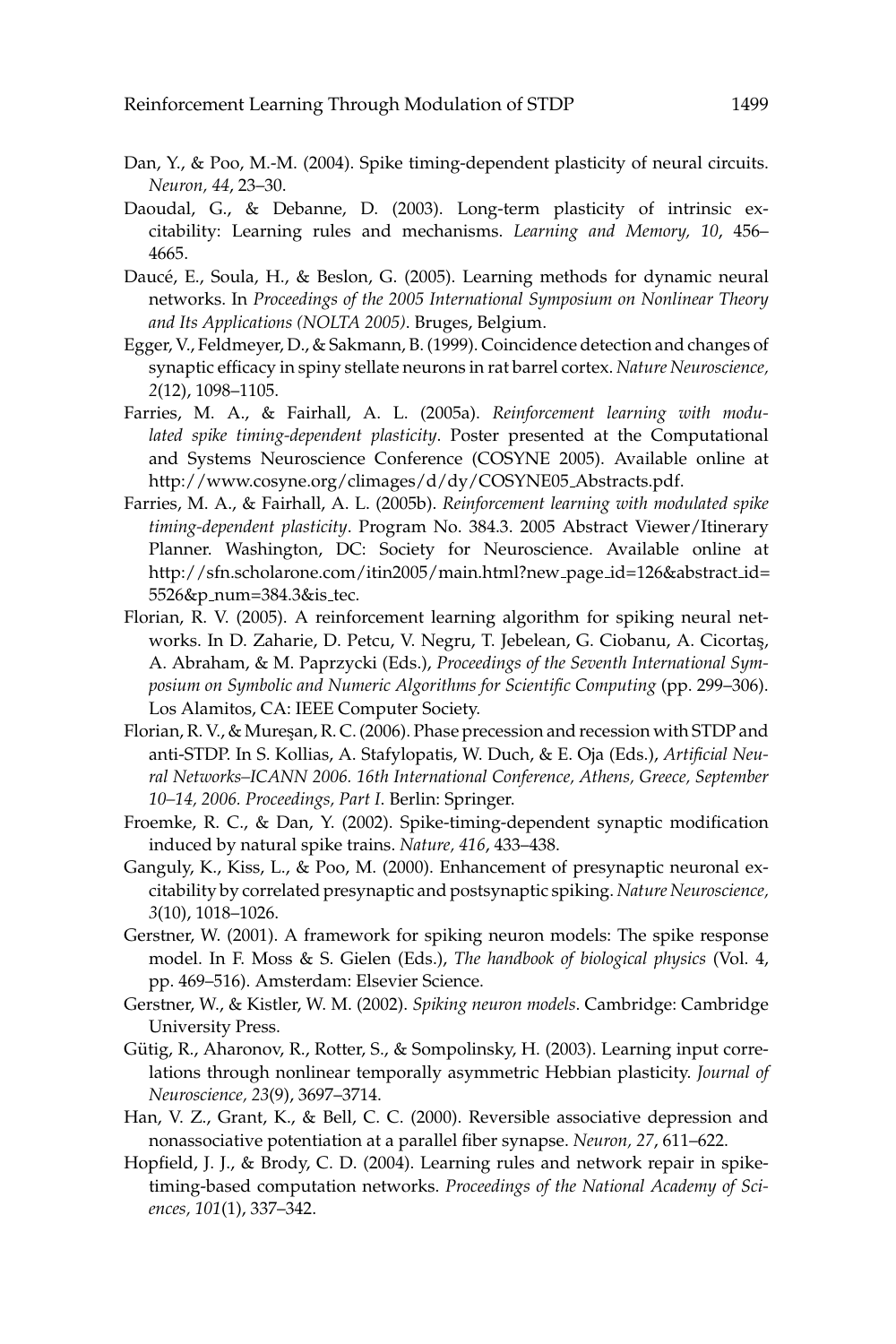- Huang, Y.-Y., Simpson, E., Kellendonk, C., & Kandel, E. R. (2004). Genetic evidence for the bidirectional modulation of synaptic plasticity in the prefrontal cortex by D1 receptors. *Proceedings of the National Academy of Sciences, 101*(9), 3236–3241.
- Kempter, R., Gerstner, W., & van Hemmen, J. L. (1999). Hebbian learning and spiking neurons. *Physical Review E, 59*(4), 4498–4514.
- Kempter, R., Gerstner, W., & van Hemmen, J. L. (2001). Intrinsic stabilization of output rates by spike-based Hebbian learning. *Neural Computation, 13*, 2709– 2742.
- Legenstein, R., Naeger, C., & Maass, W. (2005). What can a neuron learn with spiketiming-dependent plasticity? *Neural Computation, 17*, 2337–2382.
- Li, C., Lu, J., Wu, C., Duan, S., & Poo, M. (2004). Bidirectional modification of presynaptic neuronal excitability accompanying spike timing-dependent synaptic plasticity. *Neuron, 41*, 257–268.
- Lin, Y., Min, M., Chiu, T., & Yang, H. (2003). Enhancement of associative long-term potentiation by activation of beta-adrenergic receptors at CA1 synapses in rat hippocampal slices. *Journal of Neuroscience, 23*(10), 4173–4181.
- Marbach, P., & Tsitsiklis, J. N. (1999). Simulation-based optimization of Markov reward processes: Implementation issues. In *Proceedings of the 38th Conference on Decision and Control*. Piscataway, NJ: IEEE.
- Marbach, P., & Tsitsiklis, J. N. (2000). Approximate gradient methods in policy-space optimization of Markov reward processes. *Discrete Event Dynamic Systems: Theory and Applications, 13*(1–2), 111–148.
- Markram, H., Lübke, J., Frotscher, M., & Sakmann, B. (1997). Regulation of synaptic efficacy by coincidence of postsynaptic APs and EPSPs. *Science, 275*(5297), 213– 215.
- Mazzoni, P., Andersen, R. A., & Jordan, M. I. (1991). A more biologically plausible learning rule for neural networks. *Proceedings of the National Academy of Science of the USA, 88*, 4433–4437.
- Nick, T. A., & Ribera, A. B. (2000). Synaptic activity modulates presynaptic excitability. *Nature Neuroscience, 3*(2), 142–149.
- Pfister, J.-P., Toyoizumi, T., Barber, D., & Gerstner, W. (2006). Optimal spike-timingdependent plasticity for precise action potential firing in supervised learning. *Neural Computation, 18*(6), 1318–1348.
- Pouget, A., Deffayet, C., & Sejnowski, T. J. (1995). Reinforcement learning predicts the site of plasticity for auditory remapping in the barn owl. In B. Fritzke, G. Tesauro, D. S. Touretzky, & T. K. Leen (Eds.), *Advances in neural information processing systems, 7*. Cambridge, MA: MIT Press.
- Press, W. H., Teukolsky, S. A., Vetterling, W. T., & Flannery, B. P. (1992). *Numerical recipes in C: The art of scientific computing* (2nd ed.). Cambridge: Cambridge University Press.
- Rao, R. P. N., & Sejnowski, T. J. (2001). Spike-timing-dependent Hebbian plasticity as temporal difference learning. *Neural Computation, 13*(10), 2221–2237.
- Roberts, P. (1999). Computational consequences of temporally asymmetric learning rules: I. Differential Hebbian learning. *Journal of Computational Neuroscience, 7*, 235–246.
- Roberts, P. D., & Bell, C. C. (2002). Spike timing dependent synaptic plasticity in biological systems. *Biological Cybernetics, 87*(5–6), 392–403.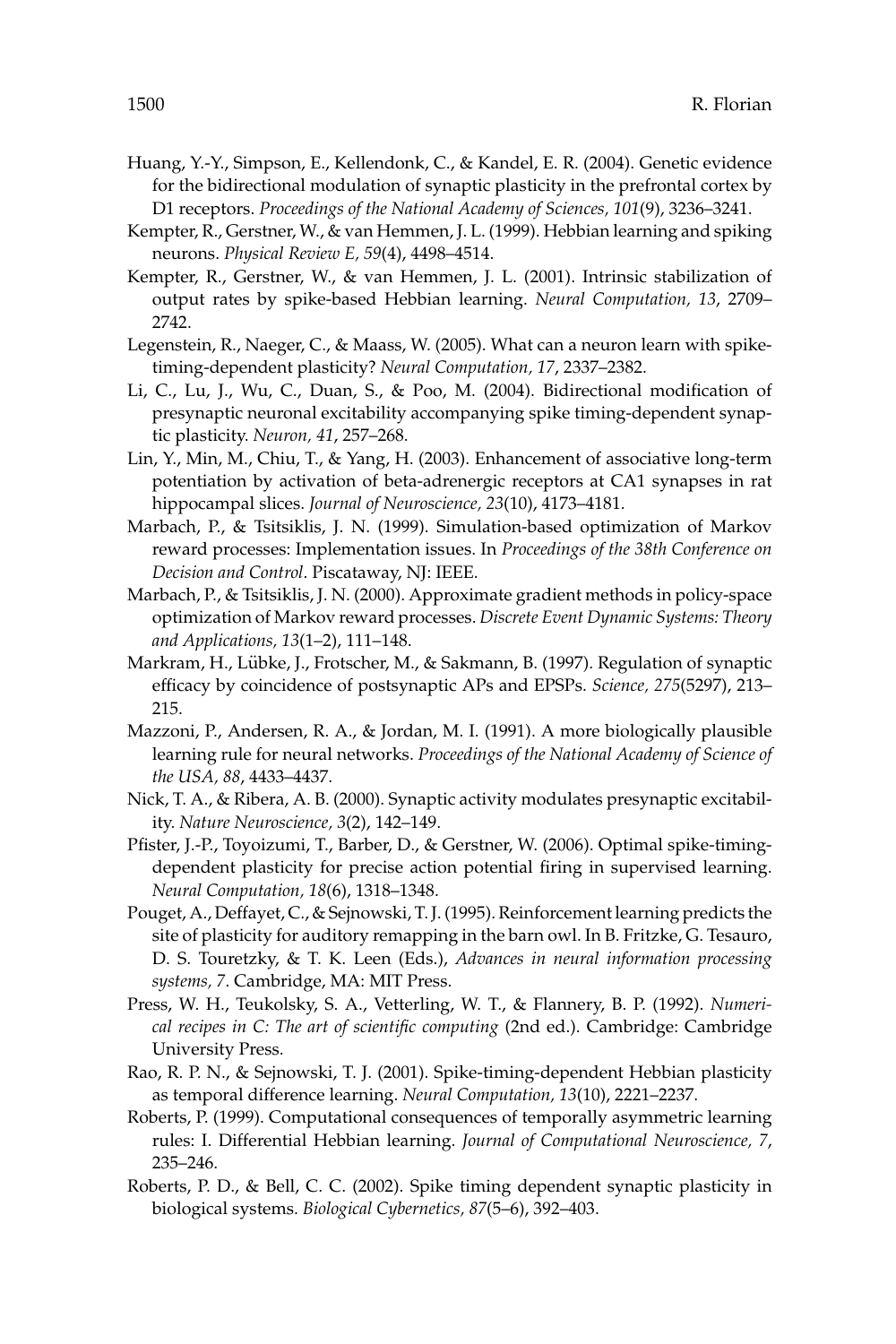Schultz, W. (2002). Getting formal with dopamine and reward. *Neuron, 36*, 241–263.

- Seamans, J. K., & Yang, C. R. (2004). The principal features and mechanisms of dopamine modulation in the prefrontal cortex. *Progress in Neurobiology, 74*, 1–57.
- Seung, H. S. (2003). Learning in spiking neural networks by reinforcement of stochastic synaptic transmission. *Neuron, 40*(6), 1063–1073.
- Song, S., Miller, K. D., & Abbott, L. F. (2000). Competitive Hebbian learning through spike-timing-dependent synaptic plasticity. *Nature Neuroscience, 3*, 919–926.
- Soula, H., Alwan, A., & Beslon, G. (2004). *Obstacle avoidance learning in a spiking neural network*. Poster presented at Last Minute Results of Simulation of Adaptive Behavior, Los Angeles, CA. Available online at http://www.koredump.org/hed/ abstract sab2004.pdf.
- Soula, H., Alwan, A., & Beslon, G. (2005). Learning at the edge of chaos: Temporal coupling of spiking neuron controller of autonomous robotic. In *Proceedings of AAAI Spring Symposia on Developmental Robotics*. Menlo Park, CA: AAAI Press.
- Stassinopoulos, D., & Bak, P. (1995). Democratic reinforcement: A principle for brain function. *Physical Review, E 51*, 5033–5039.
- Stassinopoulos, D., & Bak, P. (1996). *Democratic reinforcement: Learning via selforganization*. Available online at http://arxiv.org/abs/cond-mat/9601113.
- Strösslin, T., & Gerstner, W. (2003). Reinforcement learning in continuous state and *action space*. Available online at http://lenpe7.epfl.ch/∼stroessl/publications/ StrosslinGe03.pdf.
- Sutton, R. S. (1988). Learning to predict by the methods of temporal differences. *Machine Learning, 3*, 9–44.
- Sutton, R. S., & Barto, A. G. (1998).*Reinforcement learning: An introduction*. Cambridge, MA: MIT Press.
- Takita, K., & Hagiwara, M. (2002). A pulse neural network learning algorithm for POMDP environment. In *Proceedings of the 2002 International Joint Conference on Neural Networks (IJCNN 2002)* (pp. 1643–1648). Piscataway, NJ: IEEE.
- Takita, K., & Hagiwara, M. (2005). A pulse neural network reinforcement learning algorithm for partially observable Markov decision processes. *Systems and Computers in Japan, 36*(3), 42–52.
- Takita, K., Osana, Y., & Hagiwara, M. (2001). Reinforcement learning algorithm with network extension for pulse neural network. *Transactions of the Institute of Electrical Engineers of Japan, 121-C*(10), 1634–1640.
- Thiel, C. M., Friston, K. J., & Dolan, R. J. (2002). Cholinergic modulation of experiencedependent plasticity in human auditory cortex. *Neuron, 35*, 567–574.
- Toyoizumi, T., Pfister, J.-P., Aihara, K., & Gerstner, W. (2005). Spike-timing dependent plasticity and mutual information maximization for a spiking neuron model. In L. Saul, Y. Weiss, & L. Bottou (Eds.), *Advances in neural information processing systems, 17* (pp. 1409–1416). Cambridge, MA: MIT Press.
- Turrigiano, G. G., & Nelson, S. B. (2004). Homeostatic plasticity in the developing nervous system. *Nature Reviews Neuroscience, 5*, 97–107.
- Williams, R. J. (1992). Simple statistical gradient-following algorithms for connectionist reinforcement learning. *Machine Learning, 8*, 229–256.
- Xie, X., & Seung, H. S. (2000). Spike-based learning rules and stabilization of persistent neural activity. In S. A. Solla, T. K. Leen, & K.-R. Müller (Eds.), Advances in *neural information processing systems, 12*. Cambridge, MA: MIT Press.